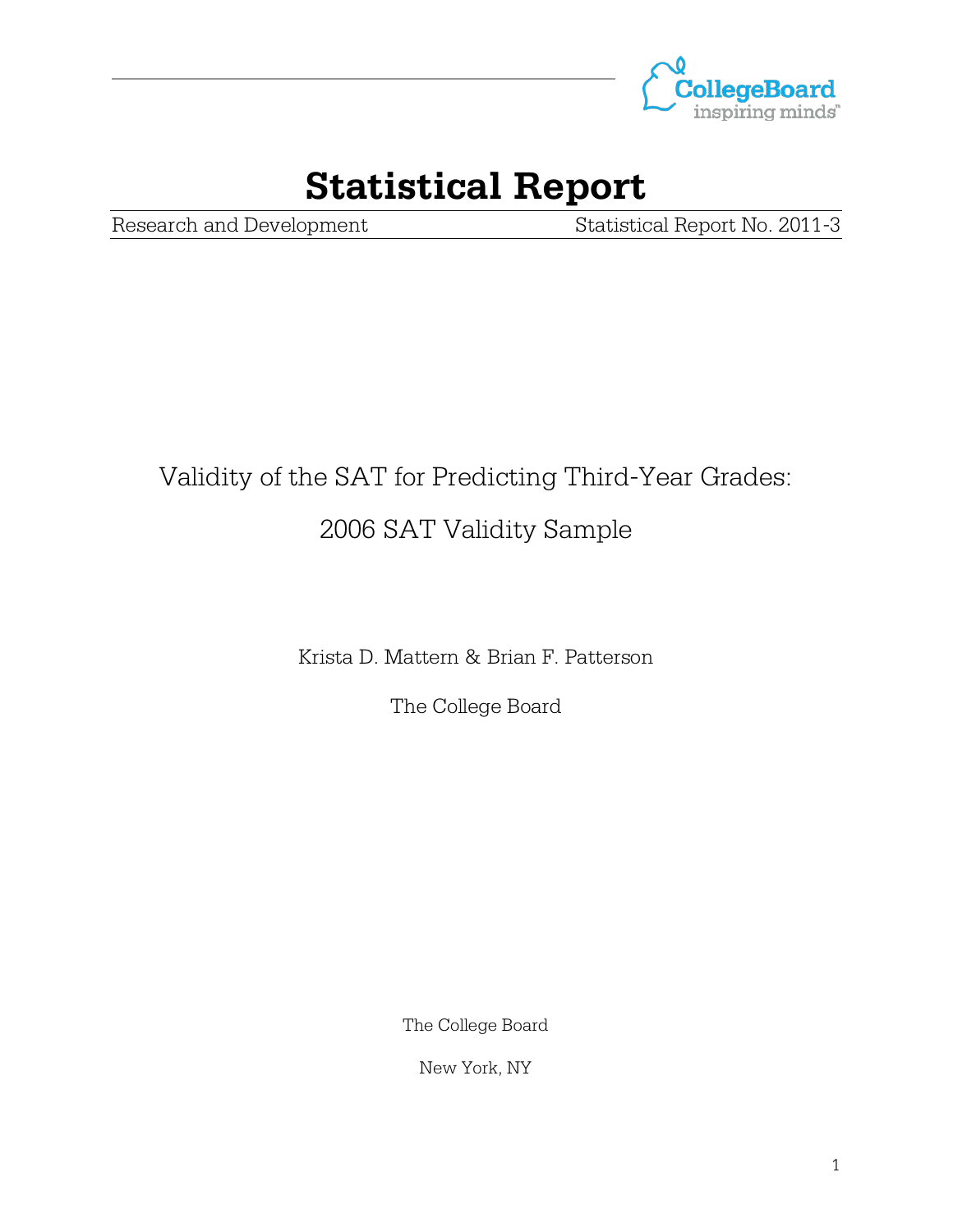

### **Executive Summary**

The College Board formed a research consortium with four-year colleges and universities to build a national higher education database with the primary goal of validating the SAT, which is used in college admission and consists of three sections: critical reading (SAT-CR), mathematics (SAT-M) and writing (SAT-W). This report builds on a body of evidence that confirms that SAT scores are predictive of multiple indicators of college performance (e.g., first-year grade point average, Kobrin et al., 2008; retention, Mattern & Patterson, 2009; second-year grades, Mattern & Patterson, 2010) by demonstrating a strong link between SAT scores and grades earned through the third year of college.

This report presents the validity of the SAT for predicting two third-year college outcomes: (1) third-year cumulative GPA ( $3<sup>rd</sup>$  Yr Cum GPA), and (2) third-year grade point average ( $3<sup>rd</sup>$  Yr GPA). Similar to the results for first- and second-year outcomes ( $1<sup>st</sup> Yr GPA$ ,  $2<sup>nd</sup> Yr GPA$ ,  $2<sup>nd</sup> Yr Cum$ GPA), the SAT is strongly correlated with third year outcomes overall and by institutional (control, selectivity, size) and student (gender, race/ethnicity, best language) characteristics. Detailed results are provided below. Results are based on data on over 60,000 students across 60 institutions (see Appendix A for a list of participating institutions).

#### **Definitions**

- 1. **First-year grade point average (1<sup>st</sup> Yr GPA)** Average of grades earned in courses during the student's first year of college.
- 2. **Second-year grade point average (2nd Yr GPA)** Average of grades earned in courses during the student's second year of college.
- 3. **Third-year grade point average (3rd Yr GPA)** Average of grades earned in courses during the student's third year of college.
- 4. **Third-year cumulative grade point average (3rd Yr Cum GPA)** Average of grades earned in courses throughout the student's three years of college.

#### **References**

- College Board. (2006). 2006 College-Bound Seniors: Total Group Profile Report. New York, NY: The College Board.
- Kobrin, J. L., Patterson, B. F., Shaw, E. J., Mattern, K. D., & Barbuti, S. M. (2008). Validity of the SAT® for Predicting First-Year College Grade Point Average (College Board Research Rep. No. 2008-5). New York, NY: The College Board.
- Mattern, K. D. & Patterson, B. F. (2009). Is Performance on the SAT® Related to College Retention? (College Board Research Rep. No. 2009-7). New York, NY: The College Board.
- Mattern, K. D. & Patterson, B. F. (2010). Validity of the SAT® for Predicting Second-Year Grades: 2006 SAT Validity Sample (College Board Statistical Report). New York, NY: The College Board.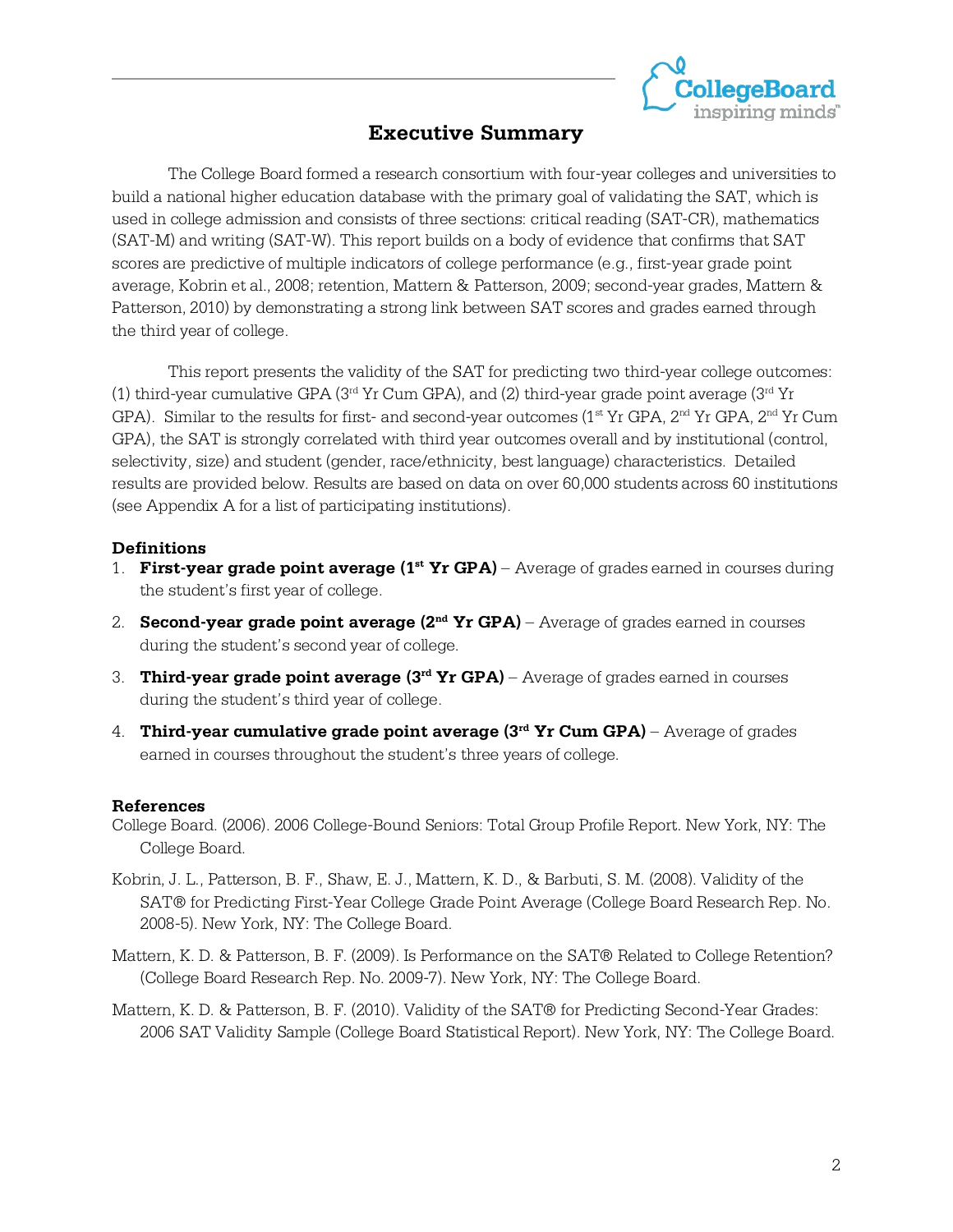

#### Table 1 *Institutional Characteristics*

| <b>Institutional Characteristic</b> | 2006 Sample (Year 3) |     |
|-------------------------------------|----------------------|-----|
| U.S. Region                         | <b>Midwest</b>       | 12% |
|                                     | Mid-Atlantic         | 20% |
|                                     | New England          | 23% |
|                                     | South                | 12% |
|                                     | Southwest            | 10% |
|                                     | West                 | 23% |
| Control                             | Public               | 40% |
|                                     | Private              | 60% |
| <b>Admittance Rate</b>              | Under 50%            | 20% |
|                                     | 50 to 75%            | 55% |
|                                     | Over 75%             | 25% |
| Undergraduate                       | Small                | 18% |
| Enrollment                          | Medium               | 40% |
|                                     | Large                | 23% |
|                                     | Very large           | 18% |

 $Note. K = number of institutions = 60. Percentages may not sum to 100 due to rounding. Institution sizes$ were categorized by the number of undergraduates as follows: small = 750 to 1,999; medium = 2,000 to 7,499; large = 7,500 to 14,999; and very large =  $15,000$  or more.

- Of the 110 institutions from the original 2006 sample, 60 provided third-year data.
- The sample of 60 institutions was diverse with respect to region of the U.S., control, selectivity, and size.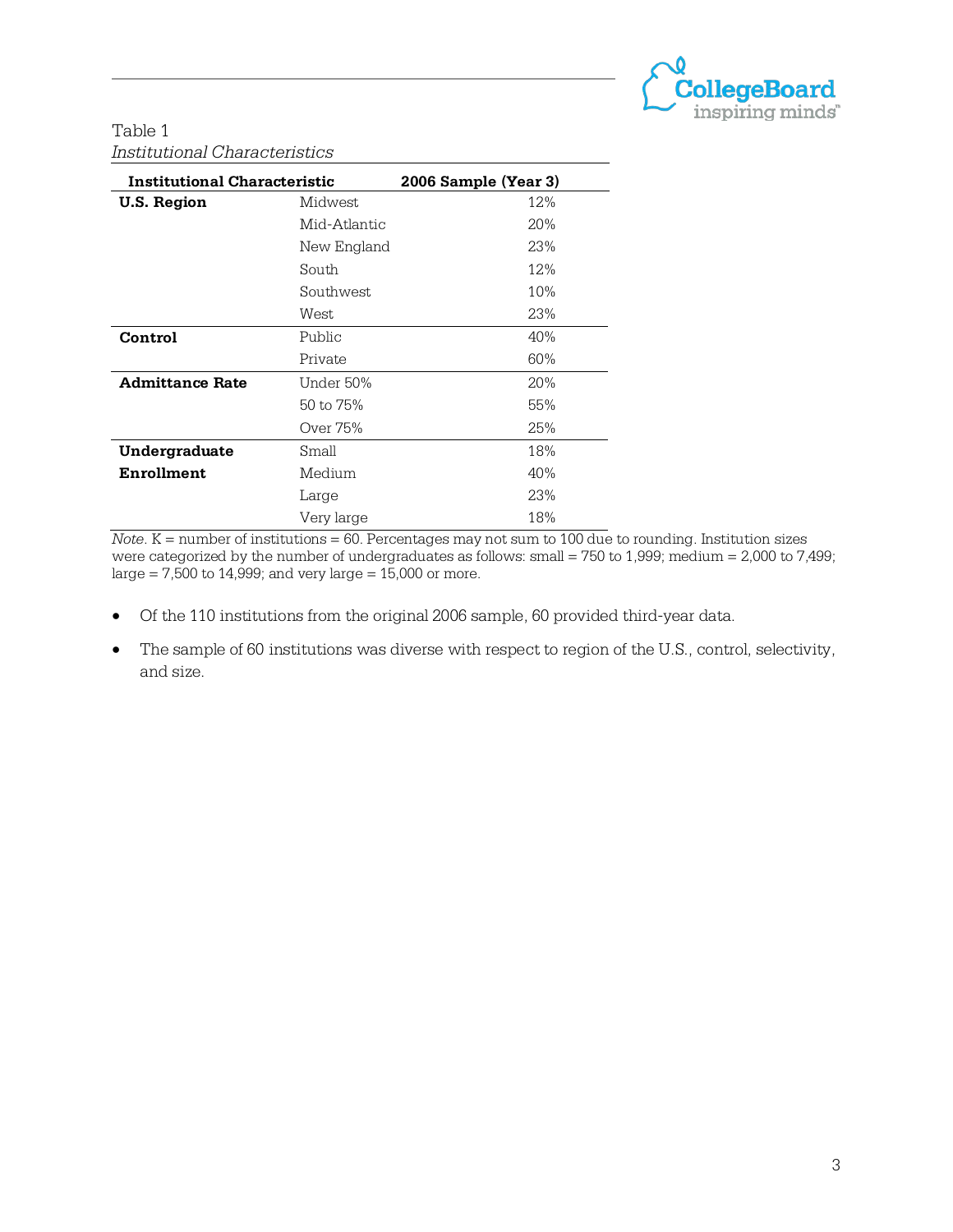

| 200            |      |       |  |  |  |  |  |  |
|----------------|------|-------|--|--|--|--|--|--|
| Variable       | м    | SD    |  |  |  |  |  |  |
| <b>HSGPA</b>   | 3.67 | 0.47  |  |  |  |  |  |  |
| SAT-CR         | 573  | 93.4  |  |  |  |  |  |  |
| SAT-M          | 590  | 94.0  |  |  |  |  |  |  |
| SAT-W          | 567  | 92.7  |  |  |  |  |  |  |
| $1st$ Yr GPA   | 3.12 | 0.57  |  |  |  |  |  |  |
| $2nd$ Yr GPA   | 3.13 | 0.61  |  |  |  |  |  |  |
| 3rd Yr GPA     | 3.18 | 0.65  |  |  |  |  |  |  |
| 3rd Yr Cum GPA | 3.16 | 0.52. |  |  |  |  |  |  |
|                |      |       |  |  |  |  |  |  |

| Table 2                                    |  |  |
|--------------------------------------------|--|--|
| Descriptive Statistics on the Total Sample |  |  |

*Note.* N = number of students = 63,736.

- Of the original 110 institutions, 60 provided third-year data for a total of 101,440 students. Students who did not have a valid HSGPA, new SAT scores, 1st Yr GPA, 2st Yr GPA, 3rd Yr GPA or  $3<sup>rd</sup>$  Yr Cum GPA were removed from analyses resulting in a final sample size of 63,736.
- Similar to the previous findings, this sample of college students outperformed the population of SAT test takers who graduate high school in 2006, whose mean SAT-CR, SAT-M and SAT-W were 503, 518, and 497, respectively, (College Board, 2006).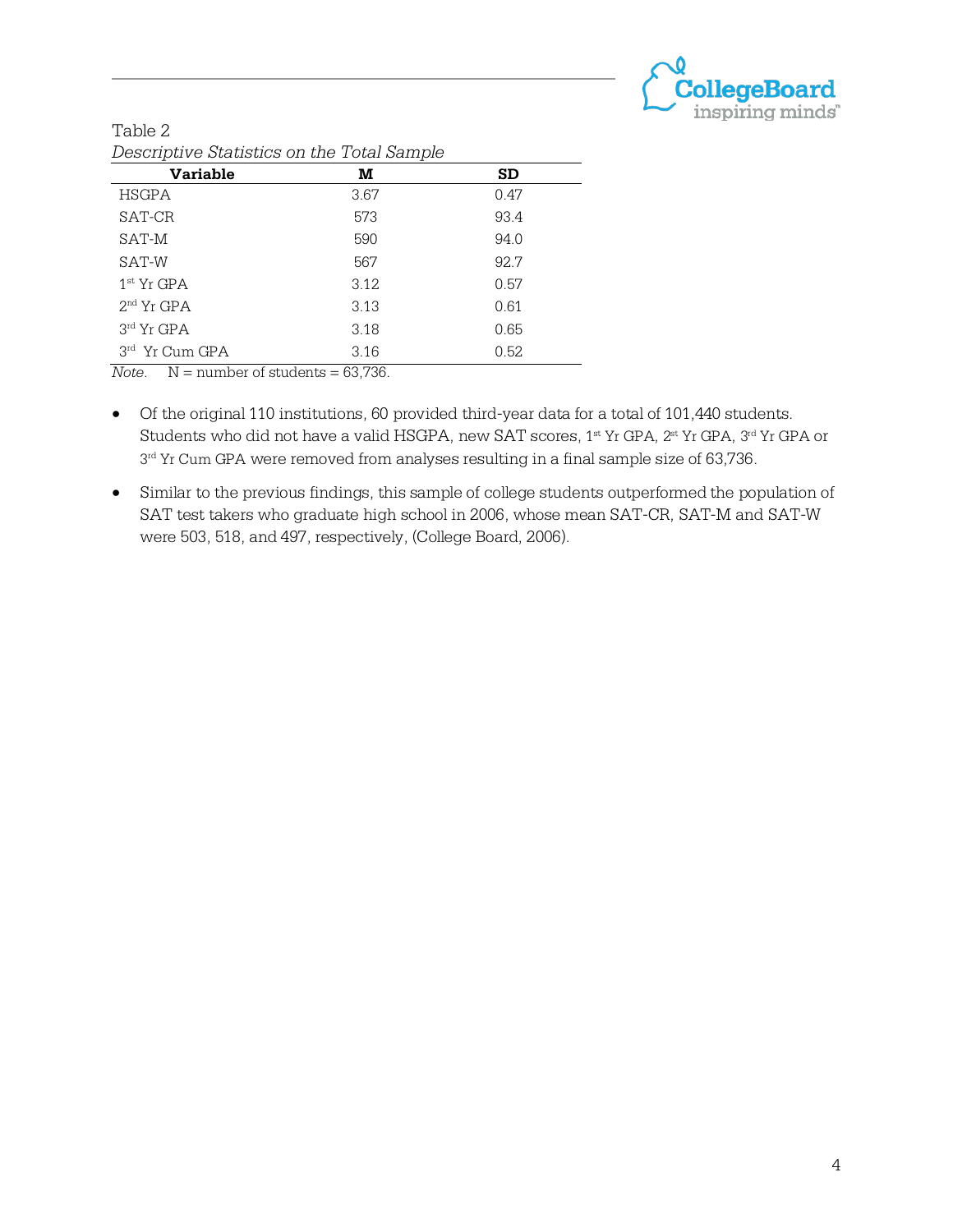

| Table 3                                           |  |
|---------------------------------------------------|--|
| Corrected (Raw) Correlation Matrix of SAT & HSGPA |  |

| Variable      |        | HSGPA SAT-CR SAT-M |                          | <b>SAT-W</b> |
|---------------|--------|--------------------|--------------------------|--------------|
| <b>HSGPA</b>  |        | 0.45               | O 49                     | O 49         |
| <b>SAT-CR</b> | (0.21) | ۰                  | 0.72                     | 0.84         |
| <b>SAT-M</b>  | (0.22) | (0.48)             | $\overline{\phantom{0}}$ | O 72.        |
| <b>SAT-W</b>  | (0.24) | (0.71)             | (0.49)                   | -            |

*Note.* N = number of students = 63,736. The correlations were corrected for restriction of range within institutions and pooled across institutions; raw correlations are shown in parentheses.

• The correlations between all predictors were similar to what was found in previous research.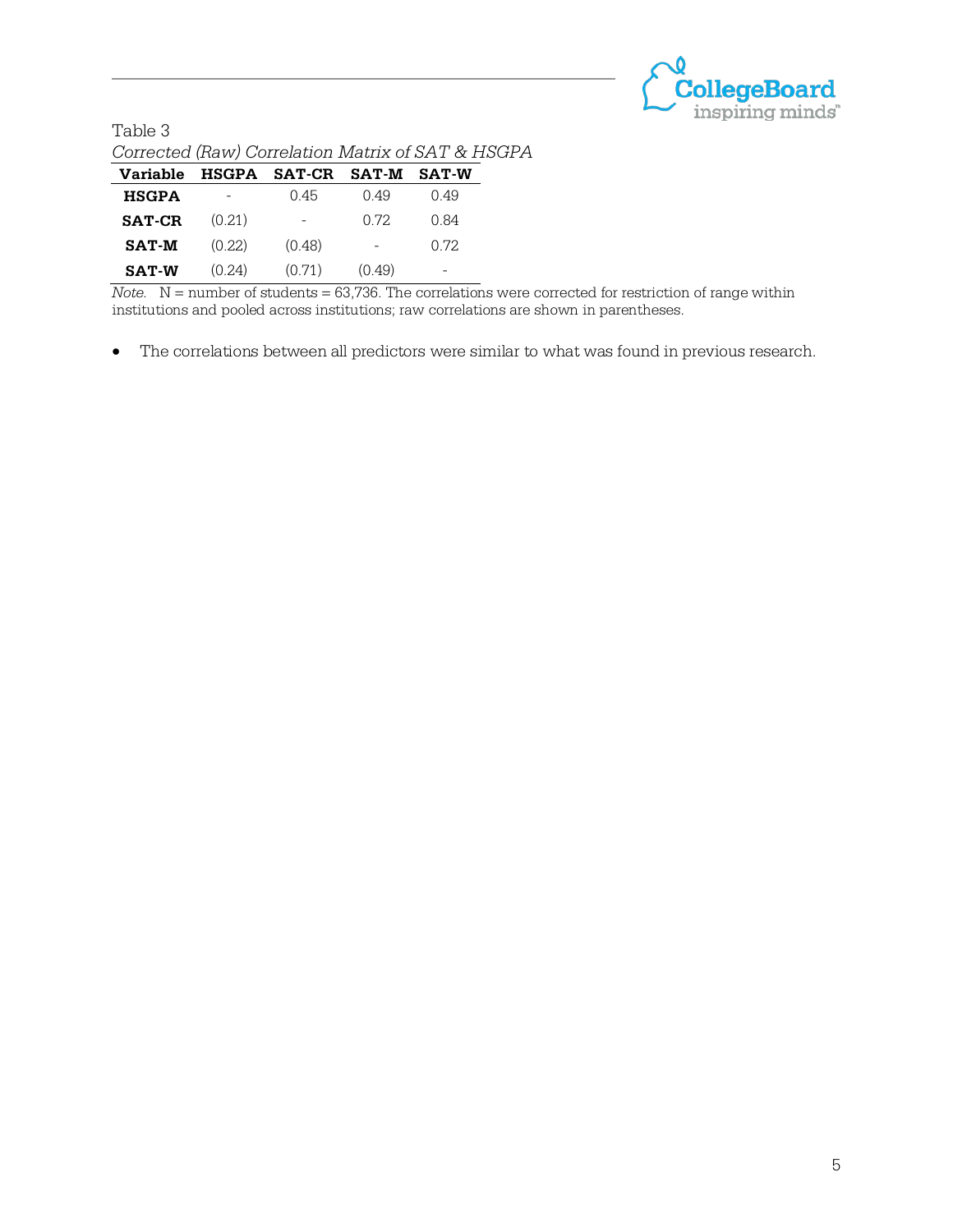

|                                | <b>Correlation</b> |                |  |  |  |  |  |
|--------------------------------|--------------------|----------------|--|--|--|--|--|
| Predictor(s)                   | $3rd$ Yr GPA       | 3rd Yr Cum GPA |  |  |  |  |  |
| 1. HSGPA                       | 0.46(0.29)         | 0.57(0.38)     |  |  |  |  |  |
| 2. SAT-CR                      | 0.40(0.23)         | 0.52(0.32)     |  |  |  |  |  |
| 3. SAT-M                       | 0.38(0.18)         | 0.50(0.27)     |  |  |  |  |  |
| 4. SAT-W                       | 0.43(0.27)         | 0.56(0.36)     |  |  |  |  |  |
| 5. SAT-M, SAT-CR               | 0.42(0.24)         | 0.55(0.35)     |  |  |  |  |  |
| 6. HSGPA, SAT-M, SAT-CR        | 0.51(0.34)         | 0.65(0.46)     |  |  |  |  |  |
| 7. SAT-CR, SAT-M, SAT-W        | 0.45(0.28)         | 0.58(0.39)     |  |  |  |  |  |
| 8. HSGPA, SAT-CR, SAT-M, SAT-W | 0.52(0.36)         | 0.66(0.48)     |  |  |  |  |  |

| Table 4 |  |                                                                   |  |  |
|---------|--|-------------------------------------------------------------------|--|--|
|         |  | Corrected (Raw) Correlations of Predictors with Third-Year Grades |  |  |

 $Note. N = number of students = 63,736. Pooled within-institution, restriction of range corrected correlations$ are presented; raw correlations are shown in parentheses.

- In terms of grades earned during a single year, the corrected multiple correlation of SAT scores and HSGPA was highest for  $1^{st}$  Yr GPA (0.62, Kobrin et al., 2008), followed by  $2^{nd}$  Yr GPA (0.58, Mattern & Patterson, 2010), and lowest for  $3<sup>rd</sup>$  Yr GPA (0.52). This result was expected because the courses students take in their first year are more similar (i.e., general education requirements) than in subsequent years when students begin taking courses in their respective major. Therefore,  $1^{st}$  Yr GPA is a more standardized measure of college performance than  $2^{nd}$  Yr GPA and 3rd Yr GPA.
- With respect to cumulative grade point average, the multiple correlation of SAT scores and HSGPA was highest for 3<sup>rd</sup> Yr Cum GPA(0.66), followed by 2<sup>nd</sup> Yr Cum GPA (0.64, Mattern & Patterson, 2010), and lowest for 1<sup>st</sup> Yr GPA (0.62, Kobrin et al., 2008). This result is also not surprising because 3<sup>rd</sup> Yr GPA is based on more courses than 2<sup>nd</sup> Yr GPA and 1<sup>st</sup> Yr GPA and, therefore, represents a more reliable measure of college performance.
- Similar to the results for  $1<sup>st</sup>$  Yr GPA, the SAT writing section has the highest correlation with  $3<sup>rd</sup>$ Yr GPA and 3<sup>rd</sup> Yr Cum GPA among the three sections.
- As compared to SAT scores, HSGPA was slightly more predictive of  $3<sup>rd</sup>$  Yr GPA (0.46 versus 0.45) whereas SAT scores were slightly more predictive of  $3<sup>rd</sup>$  Yr Cum GPA (0.58 versus 0.57).
- The incremental validity of SAT scores over HSGPA was 0.06 and 0.09 for 3rd Yr GPA and 3rd Yr Cum GPA, respectively.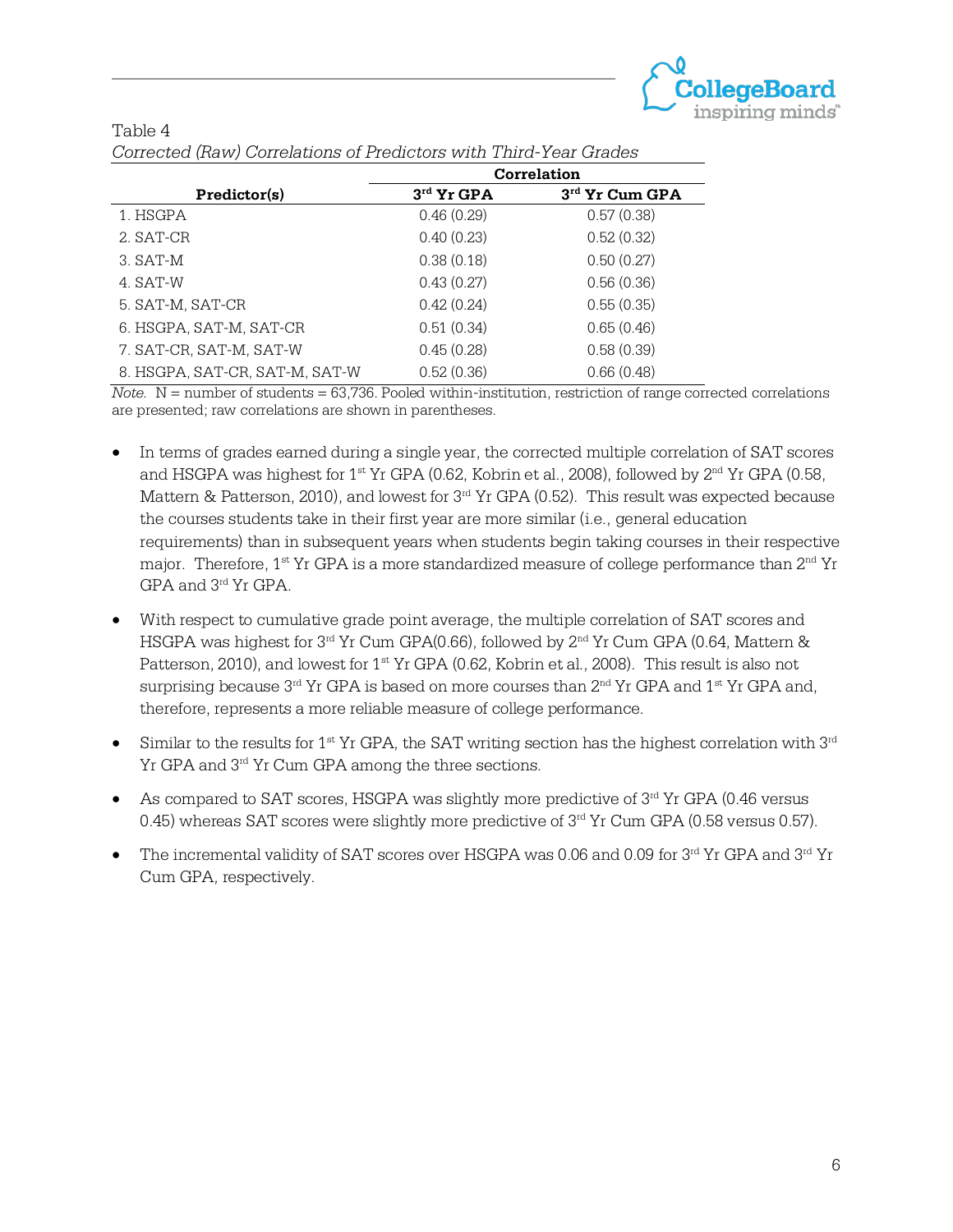

Figure 1 *Mean 3rd Yr Cum GPA by SAT Score Band*



- *Note.* SAT score bands based on the sum of SAT-CR, SAT-M, and SAT-W. The sample sizes for the five SAT score bands: 876 for 600 - 1190; 10,796 for 1200 - 1490; 26,130 for 1500 - 1790; 21,336 for 1800 - 2090; and 4,598 for 2100 - 2400.
- Figure 1 presents the mean 3rd Yr Cum GPA by SAT score band. This graphically demonstrates the strong positive relationship between SAT scores and grades earned of three years of college.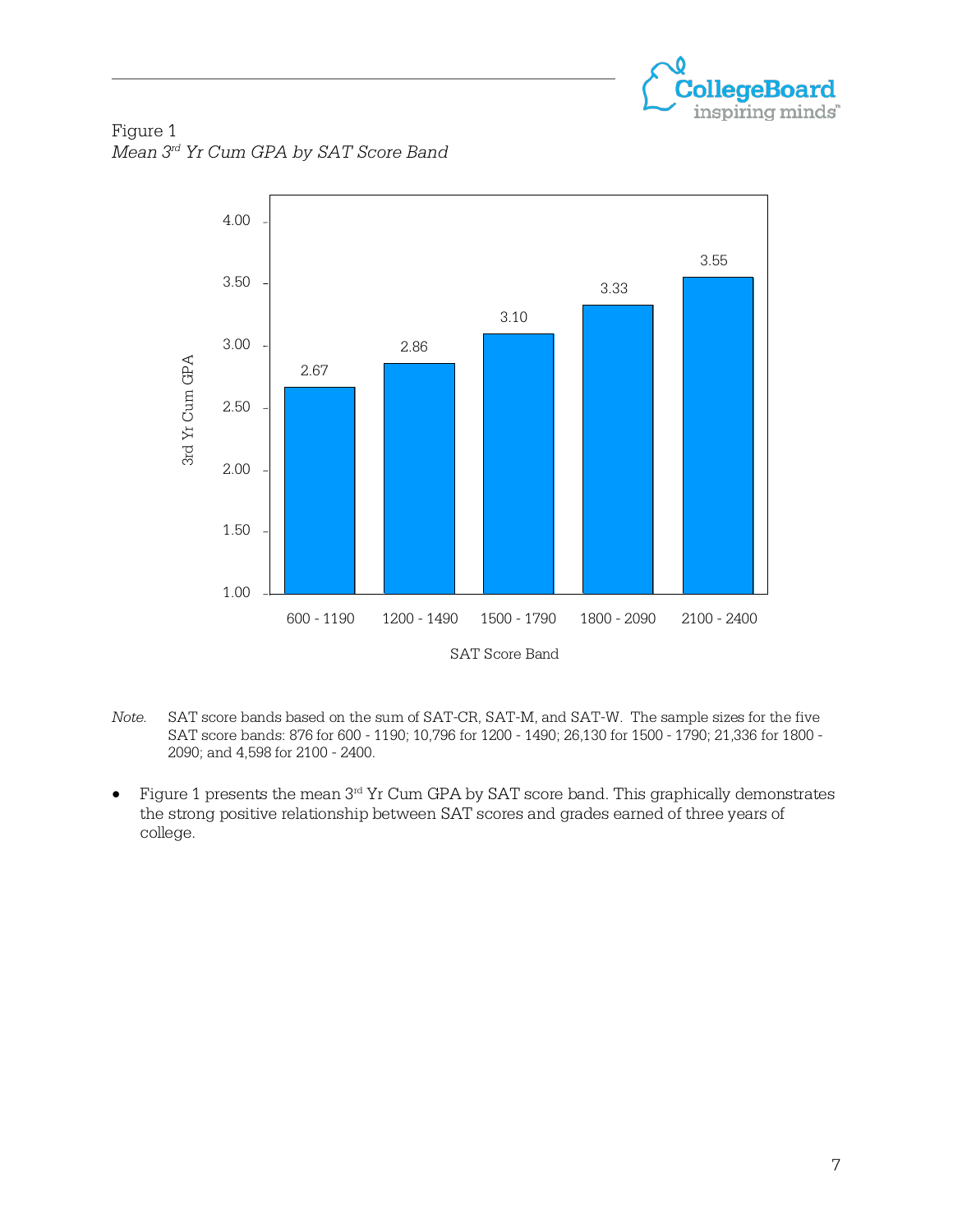

Figure 2 *Mean 3rd Yr GPA by SAT Score Band*



- *Note.* SAT score bands based on the sum of SAT-CR, SAT-M, and SAT-W. The sample sizes for the five SAT score bands: 876 for 600 - 1190; 10,796 for 1200 - 1490; 26,130 for 1500 - 1790; 21,336 for 1800 - 2090; and 4,598 for 2100 - 2400.
- Figure 2 presents the mean 3<sup>rd</sup> Yr GPA by SAT score band. This graphically demonstrates the strong positive relationship between SAT scores and grades earned in the third year of college.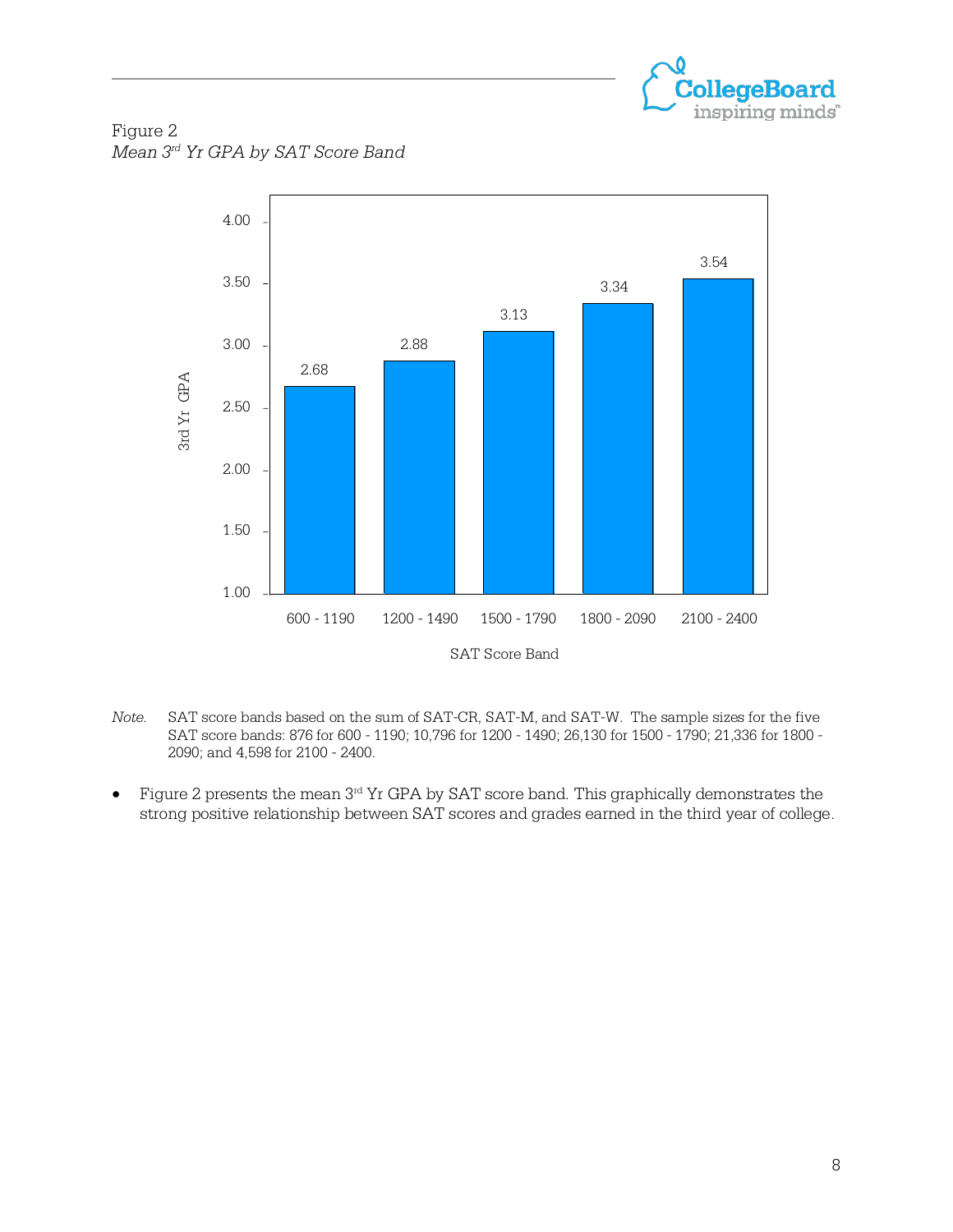

Figure 3 *Percent of Students Earning a 3rd Yr Cum GPA of a B or Higher by SAT Score Band*



- *Note.* SAT score bands based on the sum of SAT-CR, SAT-M, and SAT-W. The sample sizes for the five SAT score bands: 876 for 600 - 1190; 10,796 for 1200 - 1490; 26,130 for 1500 - 1790; 21,336 for 1800 - 2090; and 4,598 for 2100 - 2400.
- Figure 3 presents the percent of students by SAT score band who had a 3rd Yr Cum GPA of B (3.0) or higher and again the strong positive relationship between SAT scores and grades earned over three years of college is evident.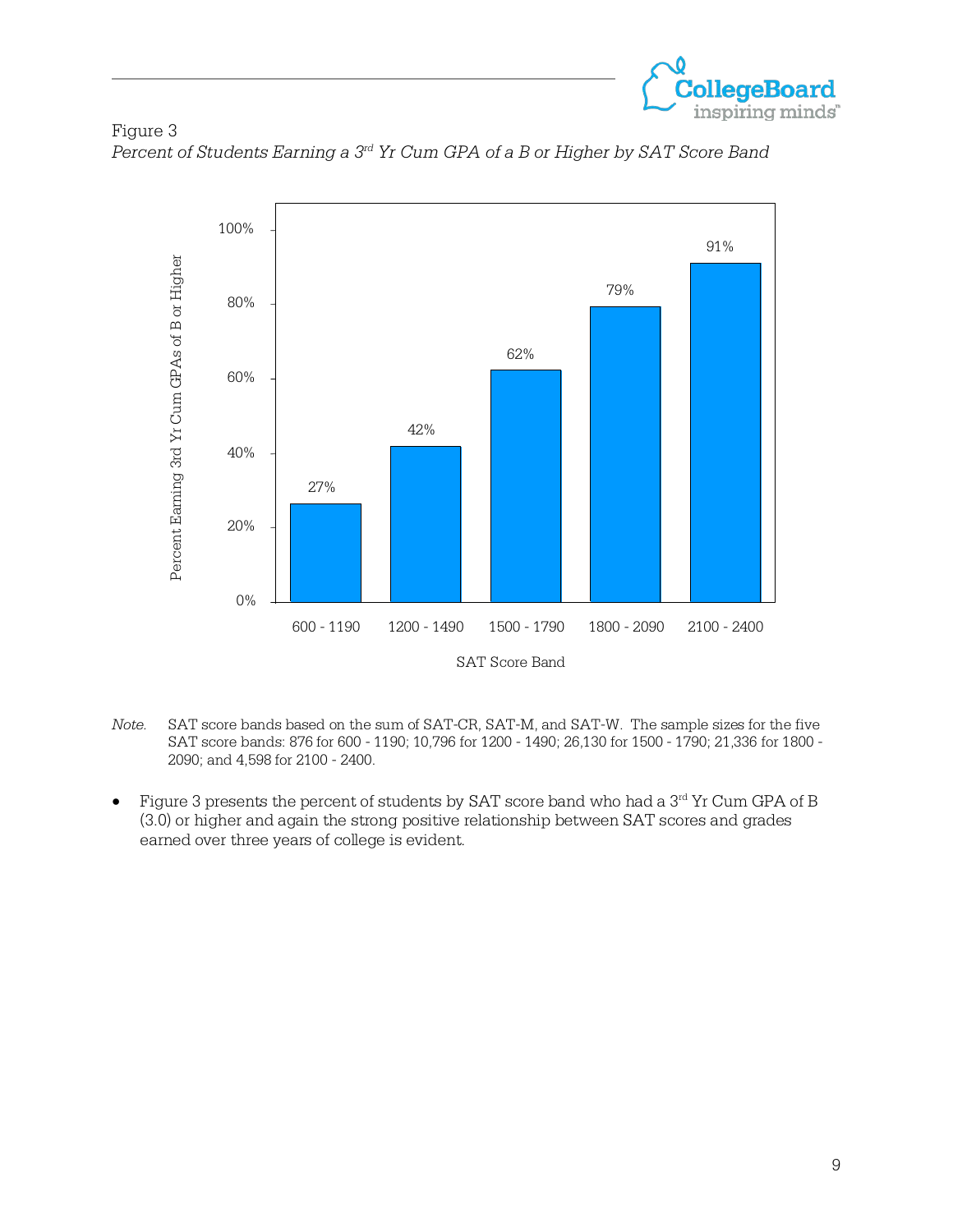

Figure 4 *Percent of Students Earning a 3rd Yr GPA of a B or Higher by SAT Score Band*



*Note.* SAT score bands based on the sum of SAT-CR, SAT-M, and SAT-W. The sample sizes for the five SAT score bands: 876 for 600 - 1190; 10,796 for 1200 - 1490; 26,130 for 1500 - 1790; 21,336 for 1800 - 2090; and 4,598 for 2100 - 2400.

Figure 4 presents the percent of students by SAT score band who had a  $3<sup>rd</sup>$  Yr GPA of B (3.0) or higher and again the strong positive relationship between SAT scores and grades earned in the third year of college is evident.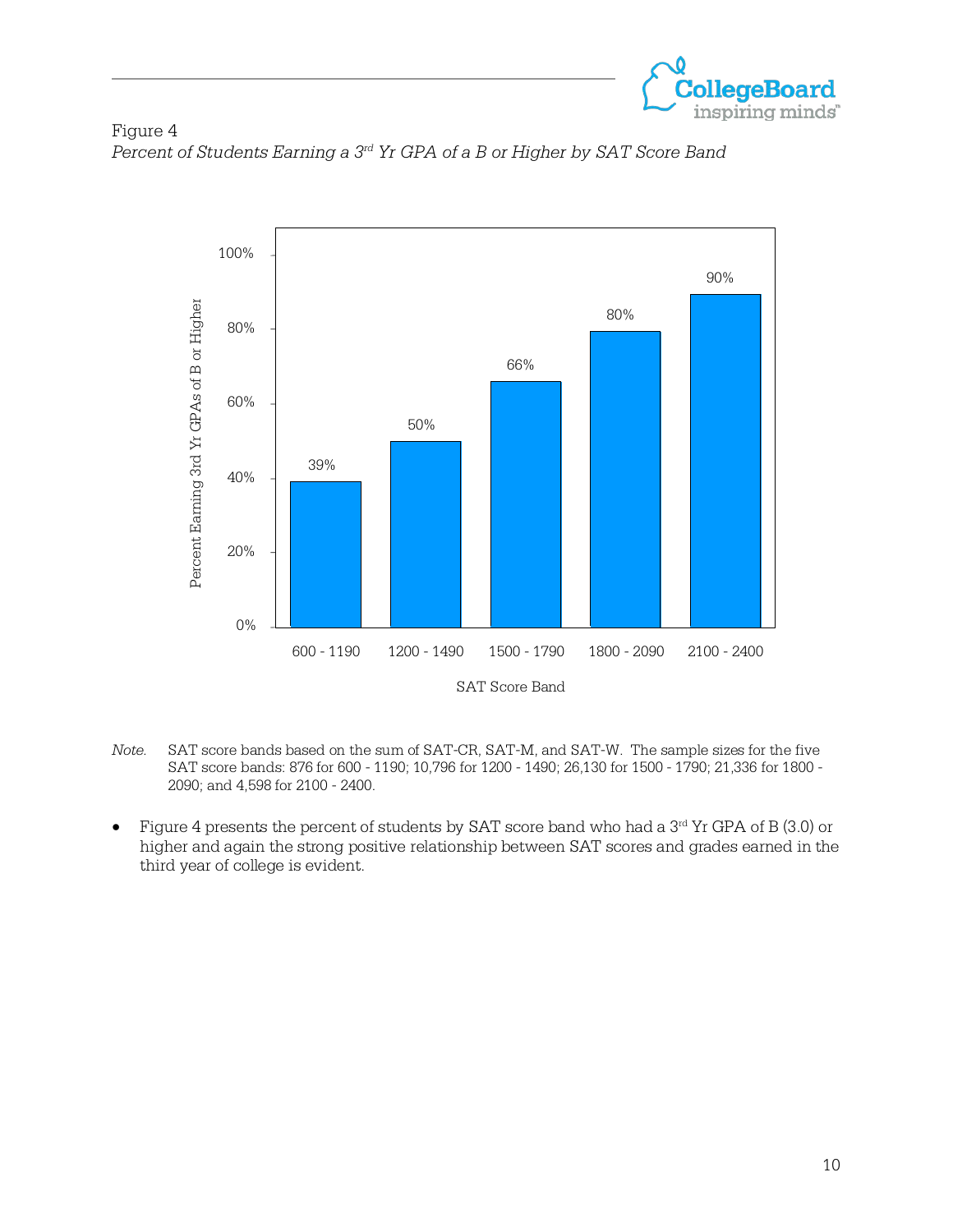

Figure 5

*Incremental Validity of the SAT: Mean 3rd Yr Cum GPA by SAT Score Band, Controlling for HSGPA*



*Note.* SAT score bands based on the sum of SAT-CR, SAT-M, and SAT-W. HSGPA ranges are defined as follows: "A" range: 4.33 (A+), 4.00 (A), and 3.67 (A-); "B" range: 3.33 (B+), 3.00 (B), and 2.67 (B-); and "C or Lower" range: 2.33 (C+) and lower. Means for categories containing fewer than 15 students are not reported. Sample sizes are reported below for SAT-by-HSGPA-Bands:

|                 | <b>HSGPA</b> |       |        |  |  |  |  |  |
|-----------------|--------------|-------|--------|--|--|--|--|--|
| <b>SAT Band</b> | $\leq$ C     | в     | A      |  |  |  |  |  |
| 600 - 1190      | 136          | 510   | 230    |  |  |  |  |  |
| $1200 - 1490$   | 497          | 5,811 | 4,488  |  |  |  |  |  |
| 1500 - 1790     | 326          | 9,086 | 16,718 |  |  |  |  |  |
| 1800 - 2090     | 62.          | 3,953 | 17,321 |  |  |  |  |  |
| 2100 - 2400     |              | 361   | 4,231  |  |  |  |  |  |

• Figure 5 presents students' mean  $3<sup>rd</sup>$  Yr Cum GPA by SAT score band, controlling for HSGPA. Even within HSGPA levels, there is still a strong positive relationship between the SAT and  $3<sup>rd</sup>$ Yr Cum GPA. For example, of the students with a HSGPA equal to an A, those with an SAT total score from 600 to 1190 had a mean  $3<sup>rd</sup>$  Yr Cum GPA of 2.8 as compared to a mean  $3<sup>rd</sup>$  Yr Cum GPA of 3.6 for students with an SAT total score from 2100 and 2400.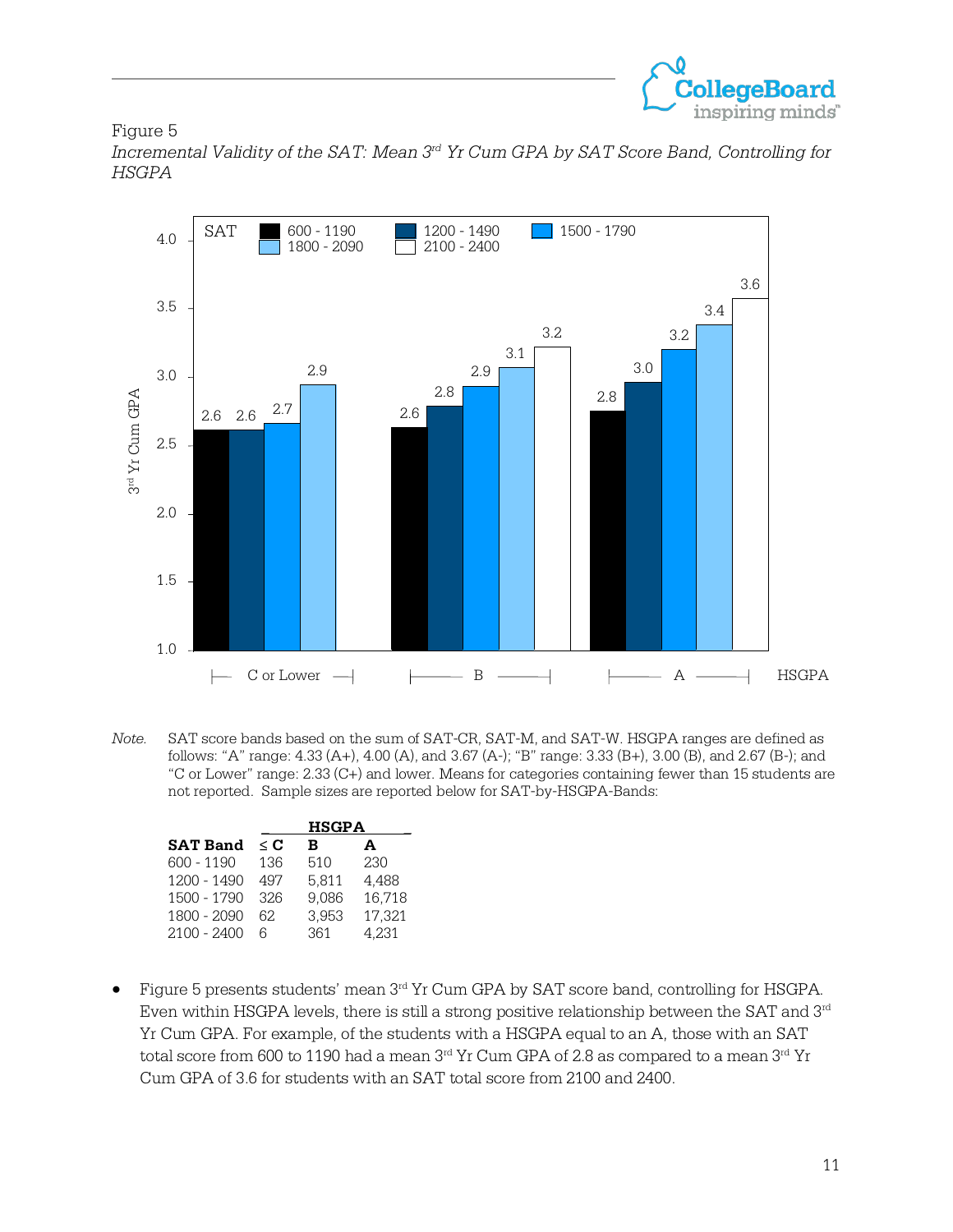

Figure 6 *Incremental Validity of the SAT: Mean 3rd Yr GPA by SAT Score Band, Controlling for HSGPA*



*Note*. SAT score bands based on the sum of SAT-CR, SAT-M, and SAT-W.HSGPA ranges are defined as follows: "A" range: 4.33 (A+), 4.00 (A), and 3.67 (A-); "B" range: 3.33 (B+), 3.00 (B), and 2.67 (B-); and "C or Lower" range: 2.33 (C+) and lower. Categories that include fewer than 15 students are not reported. Sample sizes are reported below for SAT-by-HSGPA-Bands:

|                 |          | <b>HSGPA</b> |        |
|-----------------|----------|--------------|--------|
| <b>SAT Band</b> | $\leq$ C | в            | A      |
| 600 - 1190      | 136      | 510          | 230    |
| 1200 - 1490     | 497      | 5,811        | 4,488  |
| 1500 - 1790     | 326      | 9,086        | 16,718 |
| 1800 - 2090     | 62.      | 3,953        | 17,321 |
| 2100 - 2400     |          | 361          | 4.231  |

• Figure 6 presents students' mean 3<sup>rd</sup> Yr GPA by SAT score band, controlling for HSGPA. Even within HSGPA levels, there is still a strong positive relationship between the SAT and 3rd Yr GPA. For example, of the students with a HSGPA equal to an A, those with an SAT total score from 600 to 1190 had a mean  $3<sup>rd</sup>$  Yr GPA of 2.8 as compared to a mean  $3<sup>rd</sup>$  Yr GPA of 3.6 for students with an SAT total score from 2100 and 2400.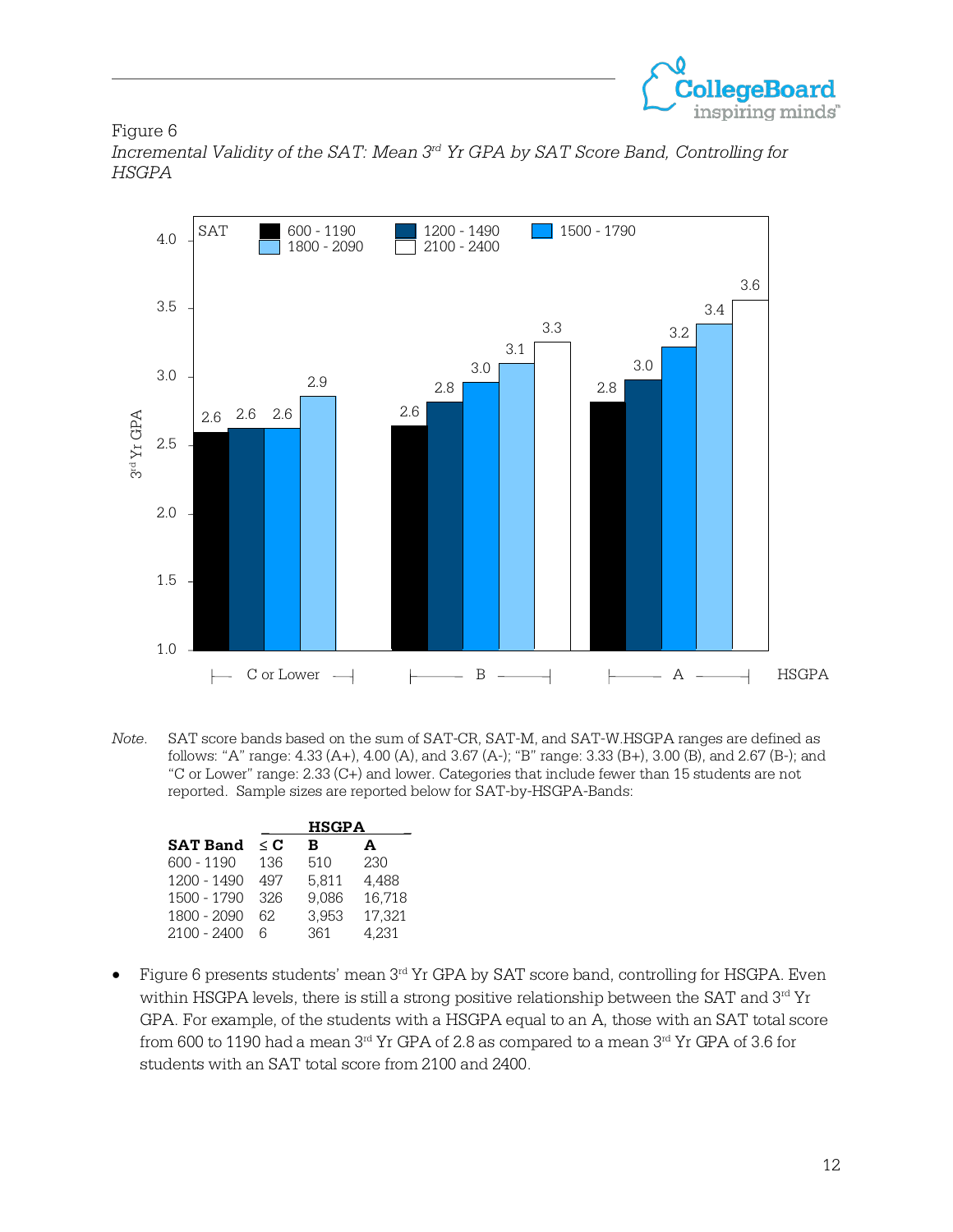

|                       |            |    |        |              |           |     |               |     |              |     |              |            | $1st$ Yr  |            | $2nd$ Yr  | $3^{\text{rd}}$ Yr |           | $3^{\text{rd}}$ Yr |           |
|-----------------------|------------|----|--------|--------------|-----------|-----|---------------|-----|--------------|-----|--------------|------------|-----------|------------|-----------|--------------------|-----------|--------------------|-----------|
| Institutional         |            |    |        | <b>HSGPA</b> |           |     | <b>SAT-CR</b> |     | <b>SAT-M</b> |     | <b>SAT-W</b> | <b>GPA</b> |           | <b>GPA</b> |           | <b>GPA</b>         |           | <b>Cum GPA</b>     |           |
| <b>Characteristic</b> |            | k  | n      | M            | <b>SD</b> | м   | <b>SD</b>     | M   | SD           | M   | <b>SD</b>    | M          | <b>SD</b> | м          | <b>SD</b> | м                  | <b>SD</b> | M                  | <b>SD</b> |
| Control               | Private    | 36 | 23.733 | 3.69         | 0.45      | 599 | 93.6          | 612 | 92.0         | 597 | 92.9         | 3.18       | 0.51      | 3.23       | 0.52      | 3.29               | 0.54      | 3.25               | 0.45      |
|                       | Public     | 24 | 40.003 | 3.65         | 0.49      | 557 | 89.9          | 577 | 92.7         | 549 | 88.0         | 3.08       | 0.60      | 3.06       | 0.65      | 3.11               | 0.70      | 3.11               | 0.54      |
| Admittance            | Under 50%  | 12 | 10.880 | 3.77         | 0.41      | 628 | 89.2          | 643 | 85.7         | 629 | 87.0         | 3.28       | 0.47      | 3.33       | 0.45      | 3.37               | 0.48      | 3.34               | 0.40      |
| Rate                  | 50 to 75%  | 33 | 42.282 | 3.68         | 0.47      | 569 | 89.3          | 588 | 90.5         | 562 | 87.6         | 3.09       | 0.58      | 3.08       | 0.63      | 3.14               | 0.67      | 3.13               | 0.53      |
|                       | Over 75%   | 15 | 10.574 | 3.49         | 0.52.     | 533 | 87.9          | 543 | 88.4         | 524 | 85.9         | 3.07       | 0.60      | 3.08       | 0.62      | 3.14               | 0.67      | 3.13               | 0.53      |
| Undergraduate         | Small      |    | 2.653  | 3.55         | 0.51      | 560 | 96.5          | 565 | 91.5         | 557 | 92.6         | 3.03       | 0.58      | 3.09       | 0.57      | 3.15               | 0.60      | 3.10               | 0.53      |
| Enrollment            | Medium     | 24 | 12.383 | 3.65         | 0.48      | 588 | 101.4         | 598 | 99.4         | 583 | 99.0         | 3.20       | 0.53      | 3.23       | 0.54      | 3 29               | 0.57      | 3.26               | 0.46      |
|                       | Large      | 14 | 20.790 | 3.56         | 0.50      | 552 | 90.6          | 573 | 95.2         | 545 | 90.3         | 3.05       | 0.58      | 3.05       | 0.64      | 3.10               | 0.68      | 3.09               | 0.53      |
|                       | Very large |    | 27.910 | 3.77         | 0.43      | 583 | 88.5          | 601 | 88.4         | 577 | 88.3         | 3.13       | 0.57      | 3.14       | 0.62      | 3.19               | 0.65      | 3.18               | 0.52      |
| Total                 |            | 60 | 63.736 | 3.67         | 0.47      | 573 | 93.4          | 590 | 94.0         | 567 | 92.7         | 3.12       | 0.57      | 3.13       | 0.61      | 3.18               | 0.65      | 3.16               | 0.52      |

| Table 5 |                                                                            |
|---------|----------------------------------------------------------------------------|
|         | Descriptive Statistics of Study Variables by Institutional Characteristics |

*Note*. k = number of institutions, n = subgroup sample size. Institution sizes are categorized by the number of undergraduates as follows: small = 750 to 1,999; medium 2,000 to 7,499; large = 7,500 to 14,999; and very large = 15,000 or more.

- Students at private institutions had higher mean SAT scores, HSGPA,  $1^{\text{st}}$  Yr GPA,  $2^{\text{nd}}$  Yr GPA,  $3^{\text{rd}}$  Yr GPA and  $3^{\text{rd}}$  Yr Cum GPA than those from public institutions.
- Students' mean SAT scores, HSGPA, 1<sup>st</sup> Yr GPA, and 3<sup>rd</sup> Yr Cum GPA increased as institutional selectivity increased (i.e., admittance rate decreased). The mean 2nd Yr GPA and 3rd Yr GPA was the same for institutions that admit 50-75% of applicants and those who admit over 75% but higher for institutions that admit under 50%.
- Students attending very large and medium institutions had the highest mean SAT scores, HSGPA,  $1^{\text{st}}$  Yr GPA,  $2^{\text{nd}}$  Yr GPA,  $3^{\text{rd}}$  Yr GPA and 3rd Yr Cum GPA compared to large and small institutions, though the differences were small.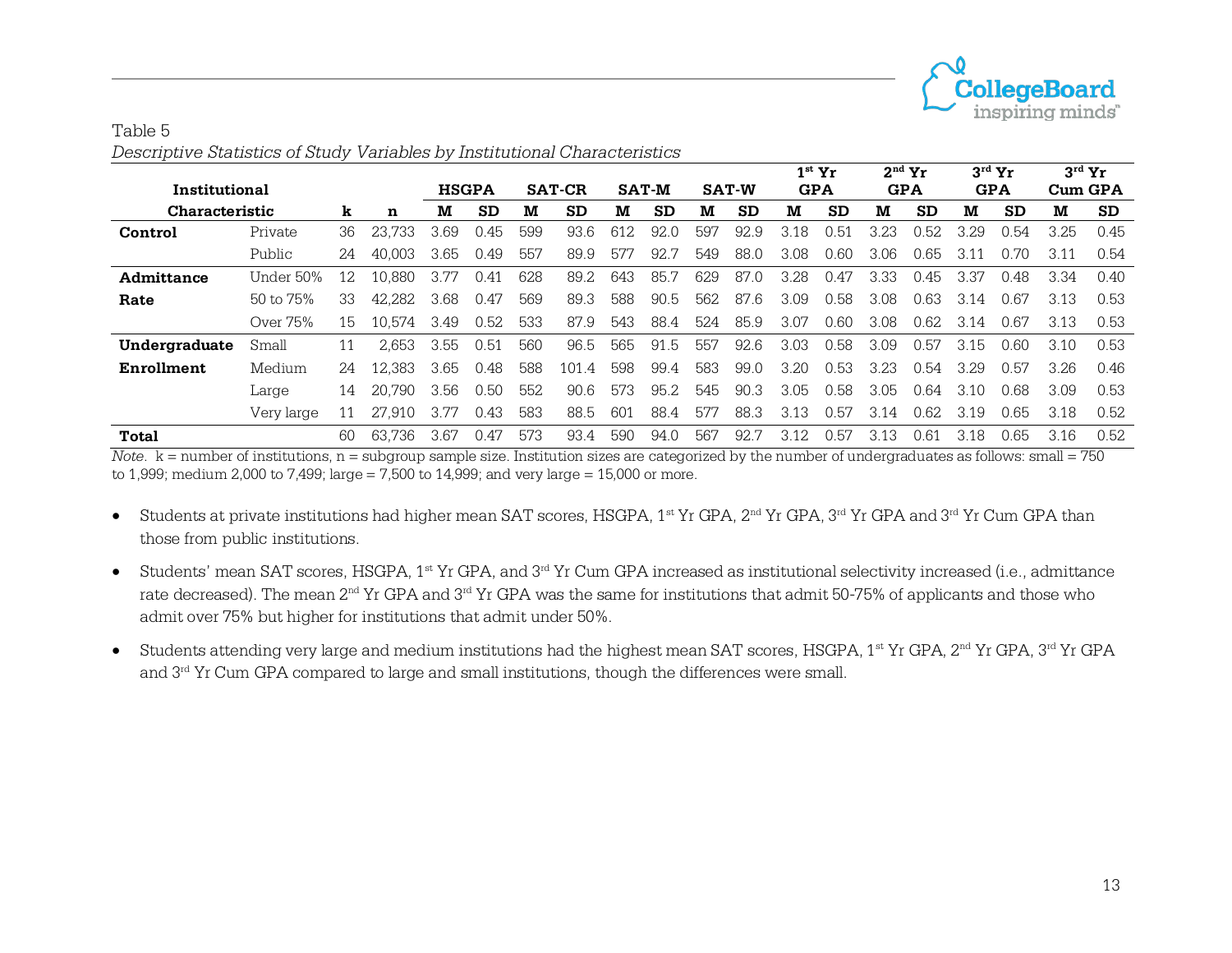

| Institutional Characteristic |            | k  | n      | <b>SAT-CR</b> | <b>SAT-M</b> | <b>SAT-W</b> | SAT <sup>*</sup> | <b>HSGPA</b> | SAT*, HSGPA |
|------------------------------|------------|----|--------|---------------|--------------|--------------|------------------|--------------|-------------|
| Control                      | Private    | 36 | 23,733 | 0.55          | 0.52         | 0.58         | 0.60             | 0.58         | 0.68        |
|                              | Public     | 24 | 40.003 | 0.51          | 0.49         | 0.54         | 0.56             | 0.57         | 0.65        |
| Admittance                   | Under 50%  | 12 | 10,880 | 0.56          | 0.51         | 0.59         | 0.61             | 0.56         | 0.67        |
| Rate                         | 50 to 75%  | 33 | 42,282 | 0.52          | 0.50         | 0.55<br>0.57 |                  | 0.57         | 0.65        |
|                              | Over 75%   | 15 | 10,574 | 0.51          | 0.49         | 0.55         | 0.57             | 0.60         | 0.67        |
| Undergraduate                | Small      | 11 | 2,653  | 0.57          | 0.57         | 0.60         | 0.63             | 0.60         | 0.71        |
| Enrollment                   | Medium     | 24 | 12,383 | 0.55          | 0.52         | 0.58         | 0.60             | 0.59         | 0.68        |
|                              | Large      | 14 | 20.790 | 0.51          | 0.50         | 0.55         | 0.57             | 0.57         | 0.66        |
|                              | Very large | 11 | 27.910 | 0.51          | 0.49         | 0.55         | 0.57             | 0.56         | 0.65        |
| Total                        |            | 60 | 63.736 | 0.52          | 0.50         | 0.56         | 0.58             | 0.57         | 0.66        |

*Corrected Correlations of SAT and HSGPA with 3rd Yr Cum GPA by Institutional Characteristics*

*Note*.  $k =$  number of institutions, n = subgroup sample size. The correlations were corrected for restriction of range within institutions and pooled across institution subgroups of at least 15. Institution sizes are categorized by the number of undergraduates as follows: small = 750 to 1,999; medium = 2,000 to 7,499; large = 7,500 to 14,999; and very large = 15,000 or more. SAT refers to the inclusion of all three sections in the relevant multiple correlation. For raw correlations, see Appendix B.

- As was found for first- and second-year grades, the correlation of scores on each SAT section with 3rd Yr Cum GPA was generally:
	- o slightly higher in private institutions compared to public institutions;
	- o higher in more selective institutions (those admitting fewer than half of their applicants) compared to those that admit at least half of applicants; and
	- o higher in small institutions compared to larger institutions.

Table 6

- Similar patterns emerged for the correlations of HSGPA with 3<sup>rd</sup> Yr Cum GPA, albeit with smaller differences. One notable exception is that HSGPA was more predictive in less selective institutions, whereas SAT was less predictive for less selective institutions.
- In all cases, the best predictor of 3<sup>rd</sup> Yr Cum GPA was SAT scores and HSGPA combined, with SAT scores providing significant incremental validity over high school grades alone.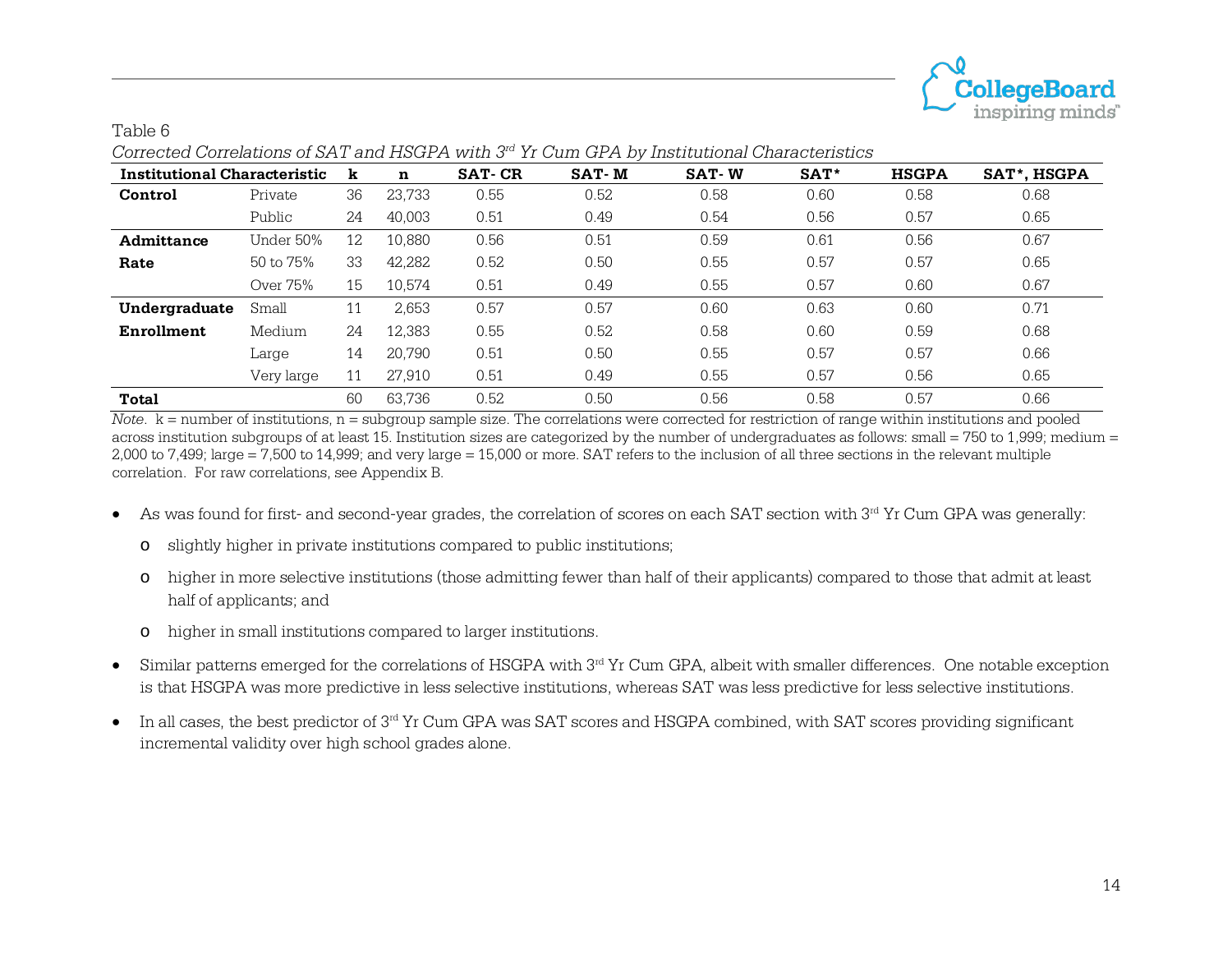

| Institutional Characteristic |            | k  | n      | <b>SAT-CR</b> | <b>SAT-M</b> | <b>SAT-W</b> | SAT <sup>*</sup> | <b>HSGPA</b> | SAT*, HSGPA |
|------------------------------|------------|----|--------|---------------|--------------|--------------|------------------|--------------|-------------|
| Control                      | Private    | 36 | 23,733 | 0.43          | 0.40         | 0.46         | 0.48             | 0.46         | 0.54        |
|                              | Public     | 24 | 40,003 | 0.38          | 0.36         | 0.42         | 0.43             | 0.46         | 0.51        |
| Admittance                   | Under 50%  | 12 | 10,880 | 0.43          | 0.39         | 0.46         | 0.47             | 0.43         | 0.52        |
| Rate                         | 50 to 75%  | 33 | 42,282 | 0.39          | 0.37         | 0.43         | 0.44             | 0.46         | 0.51        |
|                              | Over 75%   | 15 | 10,574 | 0.40          | 0.38         | 0.44         | 0.45             | 0.49         | 0.54        |
| Undergraduate                | Small      | 11 | 2,653  | 0.46          | 0.47         | 0.49         | 0.52             | 0.51         | 0.59        |
| Enrollment                   | Medium     | 24 | 12,383 | 0.44          | 0.40         | 0.47         | 0.48             | 0.48         | 0.55        |
|                              | Large      | 14 | 20,790 | 0.37          | 0.35         | 0.40         | 0.41             | 0.44         | 0.49        |
|                              | Very large |    | 27.910 | 0.40          | 0.37         | 0.44         | 0.45             | 0.46         | 0.52        |
| Total                        |            | 60 | 63.736 | 0.40          | 0.38         | 0.43         | 0.45             | 0.46         | 0.52        |

## *Corrected Correlations of SAT and HSGPA with 3rd Yr GPA by Institutional Characteristics*

Table 7

*Note*.  $k =$  number of institutions, n = subgroup sample size. The correlations were corrected for restriction of range within institutions and pooled across institution subgroups of at least 15. Institution sizes are categorized by the number of undergraduates as follows: small = 750 to 1,999; medium = 2,000 to 7,499; large = 7,500 to 14,999; and very large = 15,000 or more. SAT refers to the inclusion of all three sections in the relevant multiple correlation. For raw correlations, see Appendix D.

- Similar to the  $3<sup>rd</sup>$  Yr Cum GPA results, the correlation of scores on each SAT section with  $3<sup>rd</sup>$  Yr GPA was generally:
	- o slightly higher in private institutions compared to public institutions;
	- o higher in more selective institutions (those admitting less than half of their applicants) compared to those that admit at least half of their applicants; and
	- o higher in small institutions compared to larger institutions.
- The correlations of HSGPA with 3<sup>rd</sup> Yr GPA followed similar patterns to those mentioned above for SAT, albeit with smaller differences. Just as with 3<sup>rd</sup> Yr Cum GPA, HSGPA was more predictive of 3<sup>rd</sup> Yr GPA in less selective institutions, whereas SAT was less predictive for less selective institutions.
- In all cases, the best predictor of 3<sup>rd</sup> Yr GPA was SAT scores and HSGPA combined, with SAT scores providing significant incremental validity over high school grades alone.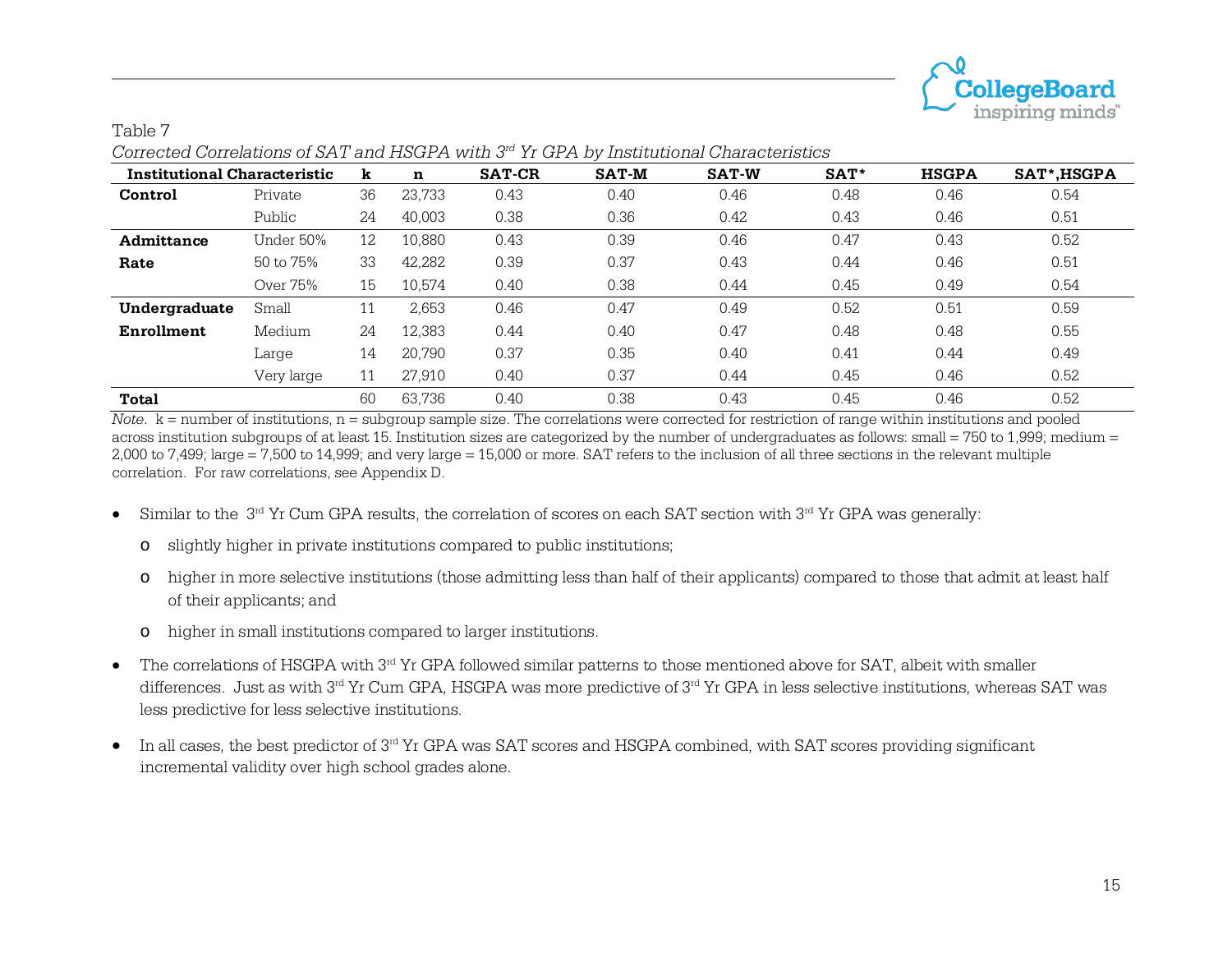

#### Table 8 *Descriptive Statistics of Study Variables by Student Characteristics*

|                  |                                         |        |      |              |     |               |     |              |     |              |      | $1st$ Yr   |      | $2nd$ Yr   |      | $3^{\text{rd}}$ Yr |      | $3^{\text{rd}}$ Yr |
|------------------|-----------------------------------------|--------|------|--------------|-----|---------------|-----|--------------|-----|--------------|------|------------|------|------------|------|--------------------|------|--------------------|
|                  | <b>Student</b>                          |        |      | <b>HSGPA</b> |     | <b>SAT-CR</b> |     | <b>SAT-M</b> |     | <b>SAT-W</b> |      | <b>GPA</b> |      | <b>GPA</b> |      | <b>GPA</b>         |      | <b>Cum GPA</b>     |
|                  | Characteristic                          | n      | M    | <b>SD</b>    | M   | <b>SD</b>     | M   | <b>SD</b>    | M   | <b>SD</b>    | M    | <b>SD</b>  | M    | <b>SD</b>  | M    | <b>SD</b>          | M    | SD                 |
| Gender           | Male                                    | 28,551 | 3.61 | 0.50         | 576 | 92.7          | 613 | 92.3         | 563 | 93.3         | 3.05 | 0.59       | 3.03 | 0.64       | 3.07 | 0.69               | 3.07 | 0.54               |
|                  | Female                                  | 35.185 | 3.71 | 0.45         | 570 | 93.9          | 572 | 91.2         | 570 | 92.1         | 3.17 | 0.55       | 3.21 | 0.57       | 3.27 | 0.60               | 3.24 | 0.49               |
| Race/            | African American                        | 3.648  | 3.49 | 0.53         | 515 | 88.3          | 514 | 86.3         | 508 | 86.8         | 2.78 | 0.59       | 2.76 | 0.65       | 2.80 | 0.71               | 2.82 | 0.53               |
| <b>Ethnicity</b> | American Indian                         | 295    | 3.56 | 0.50         | 555 | 89.2          | 568 | 92.0         | 542 | 89.6         | 2.98 | 0.58       | 2.95 | 0.66       | 2.98 | 0.72               | 3.00 | 0.54               |
|                  | Asian                                   | 6,586  | 3.72 | 0.44         | 573 | 101.4         | 630 | 95.8         | 572 | 99.8         | 3.14 | 0.58       | 3.13 | 0.61       | 3.18 | 0.63               | 3.17 | 0.52               |
|                  | Hispanic                                | 3,954  | 3.69 | 0.47         | 542 | 89.6          | 553 | 92.2         | 537 | 88.0         | 2.96 | 0.58       | 2.92 | 0.66       | 2.97 | 0.71               | 2.98 | 0.53               |
|                  | Other                                   | 1,902  | 3.63 | 0.48         | 569 | 93.5          | 582 | 94.2         | 566 | 95.2         | 3.09 | 0.56       | 3.09 | 0.62       | 3.17 | 0.64               | 3.14 | 0.51               |
|                  | White                                   | 44.431 | 3.67 | 0.47         | 579 | 90.2          | 593 | 89.8         | 572 | 89.6         | 3.15 | 0.56       | 3.17 | 0.59       | 3.23 | 0.63               | 3.21 | 0.50               |
|                  | Not Stated                              | 2,920  | 3.68 | 0.48         | 599 | 99.1          | 600 | 94.3         | 588 | 98.9         | 3.18 | 0.55       | 3.19 | 0.57       | 3.23 | 0.62               | 3.22 | 0.49               |
| <b>Best</b>      | English Only                            | 59,373 | 3.67 | 0.47         | 575 | 92.2          | 590 | 92.9         | 569 | 91.6         | 3.12 | 0.57       | 3.13 | 0.61       | 3.19 | 0.65               | 3.17 | 0.51               |
| Language         | English & Another                       | 3.118  | 3.68 | 0.47         | 547 | 98.5          | 584 | 105.9        | 550 | 101.1        | 3.04 | 0.58       | 3.01 | 0.64       | 3.07 | 0.68               | 3.06 | 0.54               |
|                  | Another Language                        | 627    | 3.70 | 0.47         | 473 | 98.1          | 612 | 108.3        | 492 | 101.5        | 3.16 | 0.56       | 3.13 | 0.61       | 3.14 | 0.62               | 3.16 | 0.49               |
|                  | Not Stated                              | 618    | 3.61 | 0.51         | 559 | 105.0         | 575 | 110.1        | 554 | 107.0        | 3.07 | 0.58       | 3.07 | 0.60       | 3.14 | 0.63               | 3.12 | 0.51               |
| Parental         | $<$ \$30,000                            | 4,371  | 3.65 | 0.50         | 527 | 96.7          | 548 | 99.1         | 520 | 94.9         | 2.97 | 0.60       | 2.95 | 0.66       | 2.99 | 0.71               | 3.00 | 0.54               |
| Income           | \$30,000-50,000                         | 5.658  | 3.67 | 0.49         | 552 | 93.3          | 566 | 93.3         | 542 | 90.1         | 3.05 | 0.59       | 3.04 | 0.65       | 3.08 | 0.70               | 3.08 | 0.54               |
|                  | \$50,000-70,000                         | 6.734  | 3.68 | 0.48         | 560 | 89.2          | 574 | 89.1         | 551 | 88.3         | 3.08 | 0.58       | 3.08 | 0.63       | 3.13 | 0.69               | 3.12 | 0.53               |
|                  | \$70,000-100,000                        | 10,817 | 3.68 | 0.47         | 570 | 91.0          | 584 | 91.9         | 562 | 89.6         | 3.12 | 0.57       | 3.13 | 0.61       | 3.18 | 0.65               | 3.16 | 0.51               |
|                  | > \$100,000                             | 15,330 | 3.67 | 0.47         | 591 | 88.6          | 610 | 89.4         | 587 | 88.1         | 3.16 | 0.55       | 3.18 | 0.58       | 3.24 | 0.61               | 3.22 | 0.49               |
|                  | Not Stated                              | 20,826 | 3.66 | 0.47         | 581 | 93.9          | 598 | 93.7         | 576 | 93.3         | 3.15 | 0.56       | 3.16 | 0.59       | 3.22 | 0.62               | 3.19 | 0.50               |
| <b>Highest</b>   | No HS Diploma                           | 1,010  | 3.61 | 0.52         | 498 | 95.5          | 540 | 101.5        | 497 | 92.5         | 2.95 | 0.59       | 2.87 | 0.69       | 2.93 | 0.74               | 2.95 | 0.56               |
| Parental         | <b>HS Diploma</b>                       | 11,591 | 3.62 | 0.50         | 533 | 88.1          | 551 | 90.5         | 527 | 87.0         | 2.98 | 0.59       | 2.98 | 0.65       | 3.03 | 0.71               | 3.03 | 0.54               |
| Ed. Level        | Associate Degree                        | 3,805  | 3.63 | 0.50         | 542 | 87.1          | 558 | 87.9         | 534 | 86.6         | 3.03 | 0.59       | 3.03 | 0.64       | 3.07 | 0.70               | 3.07 | 0.54               |
|                  | <b>Bachelor Degree</b>                  | 21,319 | 3.67 | 0.47         | 573 | 88.3          | 590 | 89.7         | 566 | 87.4         | 3.12 | 0.57       | 3.14 | 0.60       | 3.19 | 0.64               | 3.17 | 0.51               |
|                  | Graduate Degree                         | 22,895 | 3.70 | 0.46         | 602 | 89.5          | 616 | 90.0         | 596 | 88.9         | 3.20 | 0.54       | 3.22 | 0.57       | 3.27 | 0.60               | 3.25 | 0.49               |
|                  | Not Stated                              | 3,116  | 3.65 | 0.47         | 570 | 100.2         | 596 | 100.5        | 567 | 100.1        | 3.12 | 0.56       | 3.14 | 0.58       | 3.19 | 0.63               | 3.17 | 0.50               |
| <b>Total</b>     |                                         | 63,736 | 3.67 | 0.47         | 573 | 93.4          | 590 | 94.0         | 567 | 92.7         | 3.12 | 0.57       | 3.13 | 0.61       | 3.18 | 0.65               | 3.16 | 0.52               |
|                  | $M0$ to $n =$ subsyssive segments since |        |      |              |     |               |     |              |     |              |      |            |      |            |      |                    |      |                    |

*Note*. n = subgroup sample size.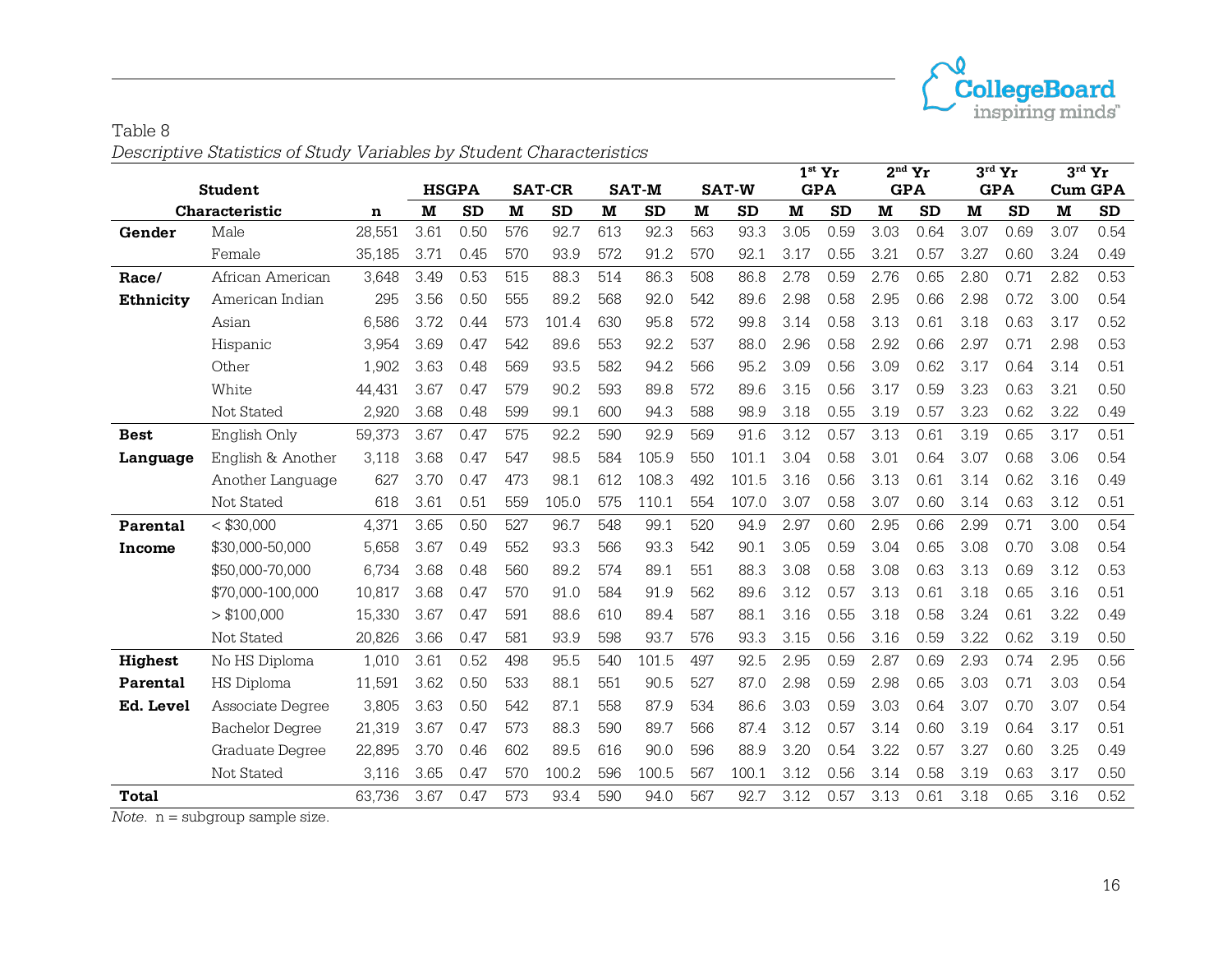

- Similar to previous findings, males had higher SAT-CR and SAT-M scores, whereas females had higher SAT-W scores, HSGPA, 1st Yr GPA, 2nd Yr GPA, 3rd Yr GPA and 3rd Yr Cum GPA.
- Asian and White students outperformed other ethnic subgroups on all of the academic indicators, except for HSGPA, where Hispanic students had higher grades than White students.
- Students whose best spoken language was English had the highest mean SAT-CR score, SAT-W score,  $3^{rd}$  Yr GPA and  $3^{rd}$  Yr Cum GPA whereas students whose best spoken language was not English had the highest mean HSGPA, SAT-M score, 1<sup>st</sup> Yr GPA.
- As parental income and education level increase, so did mean performance on all academic indicators. The one exception was HSGPA, where there was very little variability in performance across parental income bands. Because HSGPA is not a standardized measure of performance across high schools in the U.S., these results are not surprising given that high schools vary in terms of the mean family income of their student body.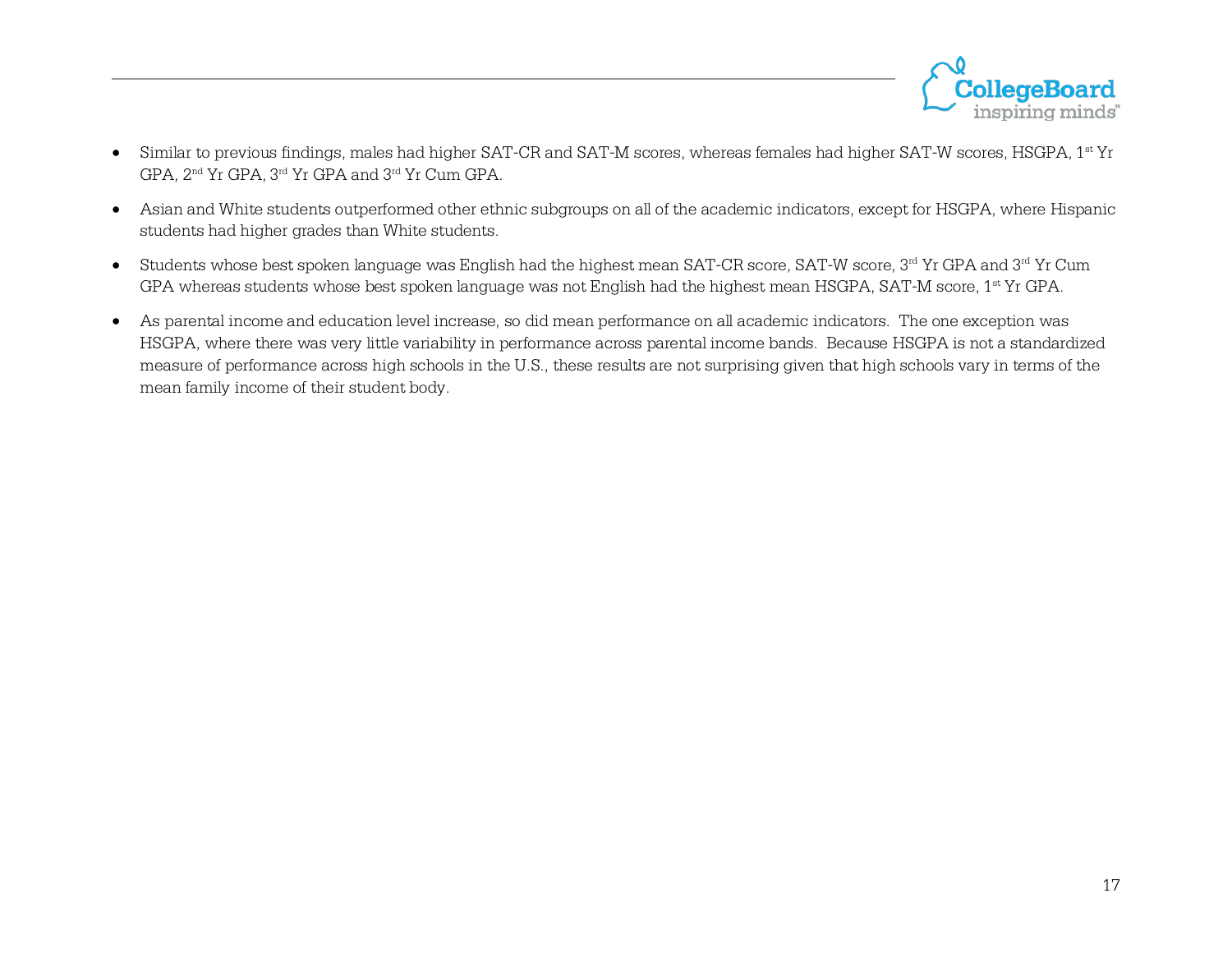

#### Table 9

*Corrected Correlation of SAT Scores and HSGPA with 3rd Yr Cum GPA by Student Characteristics*

|                | <b>Student</b>         |    |             |               |              |              |      |              | SAT*,        |
|----------------|------------------------|----|-------------|---------------|--------------|--------------|------|--------------|--------------|
|                | Characteristic         | k  | $\mathbf n$ | <b>SAT-CR</b> | <b>SAT-M</b> | <b>SAT-W</b> | SAT* | <b>HSGPA</b> | <b>HSGPA</b> |
| Gender         | Male                   | 58 | 28,551      | 0.50          | 0.49         | 0.53         | 0.55 | 0.56         | 0.64         |
|                | Female                 | 60 | 35,185      | 0.57          | 0.57         | 0.59         | 0.63 | 0.57         | 0.69         |
| Race/          | African American       | 40 | 3,516       | 0.45          | 0.42         | 0.48         | 0.50 | 0.48         | 0.56         |
| Ethnicity      | American Indian        | 4  | 70          | 0.39          | 0.41         | 0.50         | 0.51 | 0.42         | 0.55         |
|                | Asian                  | 41 | 6,450       | 0.44          | 0.46         | 0.47         | 0.50 | 0.48         | 0.57         |
|                | Hispanic               | 41 | 3,817       | 0.47          | 0.45         | 0.50         | 0.52 | 0.48         | 0.58         |
|                | Other                  | 34 | 1,691       | 0.51          | 0.48         | 0.54         | 0.56 | 0.52         | 0.62         |
|                | White                  | 60 | 44,431      | 0.51          | 0.48         | 0.55         | 0.57 | 0.59         | 0.67         |
|                | Not Stated             | 51 | 2,864       | 0.49          | 0.45         | 0.54         | 0.55 | 0.54         | 0.62         |
| <b>Best</b>    | English Only           | 60 | 59,373      | 0.53          | 0.50         | 0.56         | 0.58 | 0.58         | 0.67         |
| Language       | English & Another      | 40 | 2,966       | 0.45          | 0.46         | 0.48         | 0.51 | 0.44         | 0.55         |
|                | Another Language       | 12 | 402         | 0.29          | 0.32         | 0.32         | 0.34 | 0.34         | 0.39         |
|                | Not Stated             | 15 | 350         | 0.42          | 0.43         | 0.47         | 0.49 | 0.54         | 0.59         |
| Parental       | < \$30,000             | 51 | 4,270       | 0.47          | 0.48         | 0.49         | 0.53 | 0.47         | 0.58         |
| <b>Income</b>  | \$30,000-50,000        | 56 | 5,615       | 0.49          | 0.48         | 0.53         | 0.55 | 0.54         | 0.63         |
|                | \$50,000-70,000        | 57 | 6,697       | 0.49          | 0.48         | 0.53         | 0.55 | 0.57         | 0.64         |
|                | \$70,000-100,000       | 58 | 10,793      | 0.51          | 0.48         | 0.54         | 0.56 | 0.58         | 0.66         |
|                | > \$100,000            | 58 | 15,310      | 0.53          | 0.50         | 0.56         | 0.58 | 0.61         | 0.68         |
|                | Not Stated             | 60 | 20,826      | 0.53          | 0.51         | 0.56         | 0.58 | 0.57         | 0.66         |
| <b>Highest</b> | No HS Diploma          | 20 | 793         | 0.39          | 0.43         | 0.42         | 0.46 | 0.47         | 0.53         |
| Parental       | HS Diploma             | 58 | 11,566      | 0.48          | 0.46         | 0.51         | 0.53 | 0.52         | 0.61         |
| Ed. Level      | Associate Degree       | 45 | 3,676       | 0.50          | 0.47         | 0.53         | 0.55 | 0.56         | 0.64         |
|                | <b>Bachelor Degree</b> | 60 | 21,319      | 0.51          | 0.49         | 0.55         | 0.57 | 0.59         | 0.66         |
|                | Graduate Degree        | 60 | 22,895      | 0.53          | 0.51         | 0.56         | 0.58 | 0.60         | 0.68         |
|                | Not Stated             | 48 | 3,024       | 0.52          | 0.50         | 0.55         | 0.57 | 0.52         | 0.63         |
| Total          |                        | 60 | 63,736      | 0.52          | 0.50         | 0.56         | 0.58 | 0.57         | 0.66         |

*Note*.  $k =$  number of institutions,  $n =$  subgroup sample size. The correlations were corrected for restriction of range within institutions and pooled across institution subgroups of at least 15. SAT refers to the inclusion of all three sections in the relevant multiple correlation. For raw correlations, see Appendix C.

- Both HSGPA and SAT scores were more predictive of  $3<sup>rd</sup>$  Yr Cum GPA for females than males, for White students as compared to the other racial/ethnic subgroups, for students whose best language was English as compared to the other best language subgroups, and for students from higher SES families (as measured by parental income and highest parental education level).
- SAT scores are more predictive of  $3<sup>rd</sup>$  Yr Cum GPA than HSGPA for females (0.63 for the SAT as compared to 0.57 for the HSGPA) whereas HSGPA is more predictive of  $3<sup>rd</sup>$  Yr Cum GPA than SAT scores for males, though the differences are much smaller (0.56 for HSGPA as compared to 0.55 for the SAT).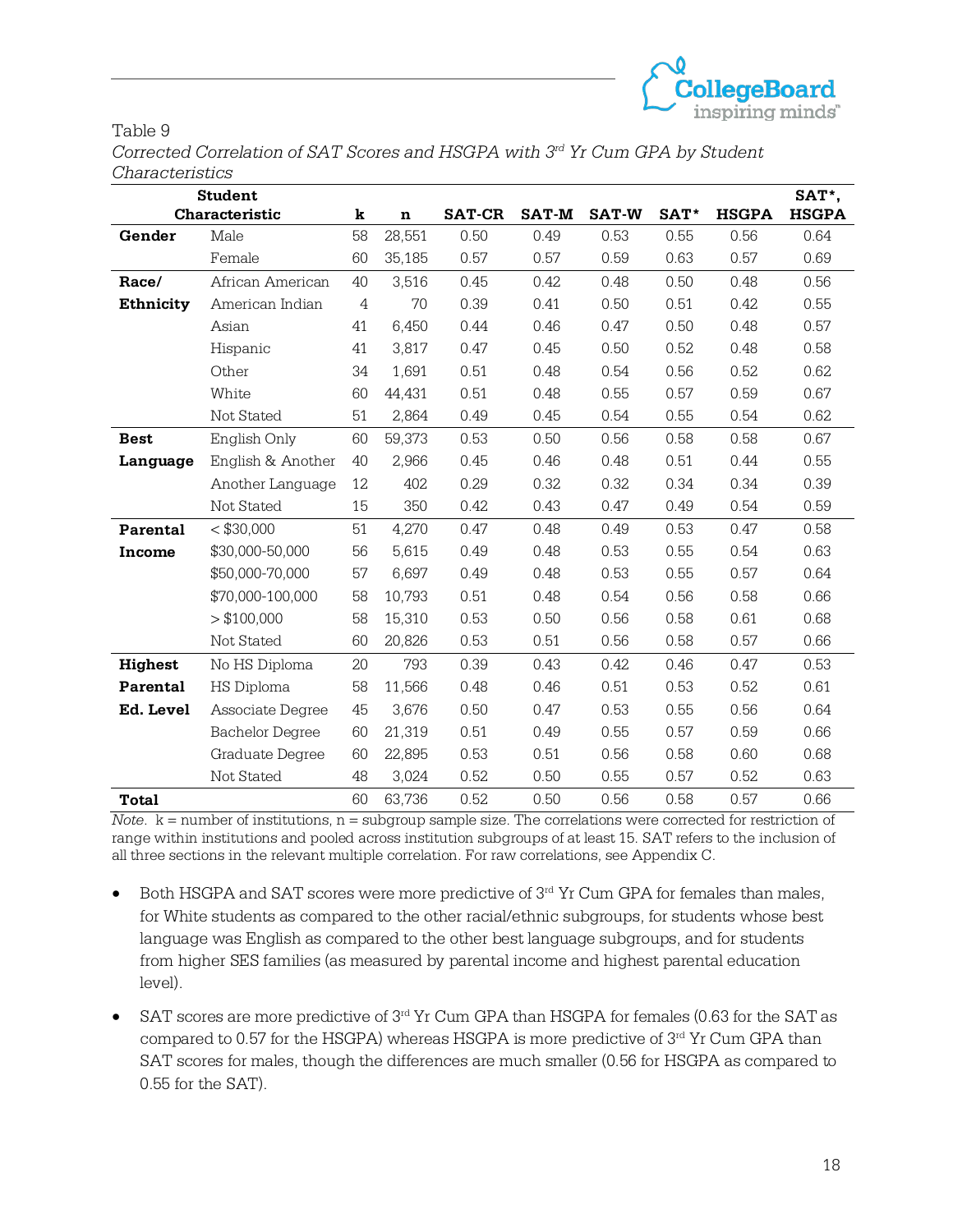

- Similar to previous findings (Mattern et al., 2008), the multiple correlation of SAT scores with 3rd Yr Cum GPA was higher than the HSGPA-3rd Yr Cum GPA correlation for all racial/ethnic subgroups except for White students.
- For all groups, the best predictor of 3<sup>rd</sup> Yr Cum GPA was SAT scores and HSGPA combined, with SAT scores providing significant incremental validity over high school grades alone.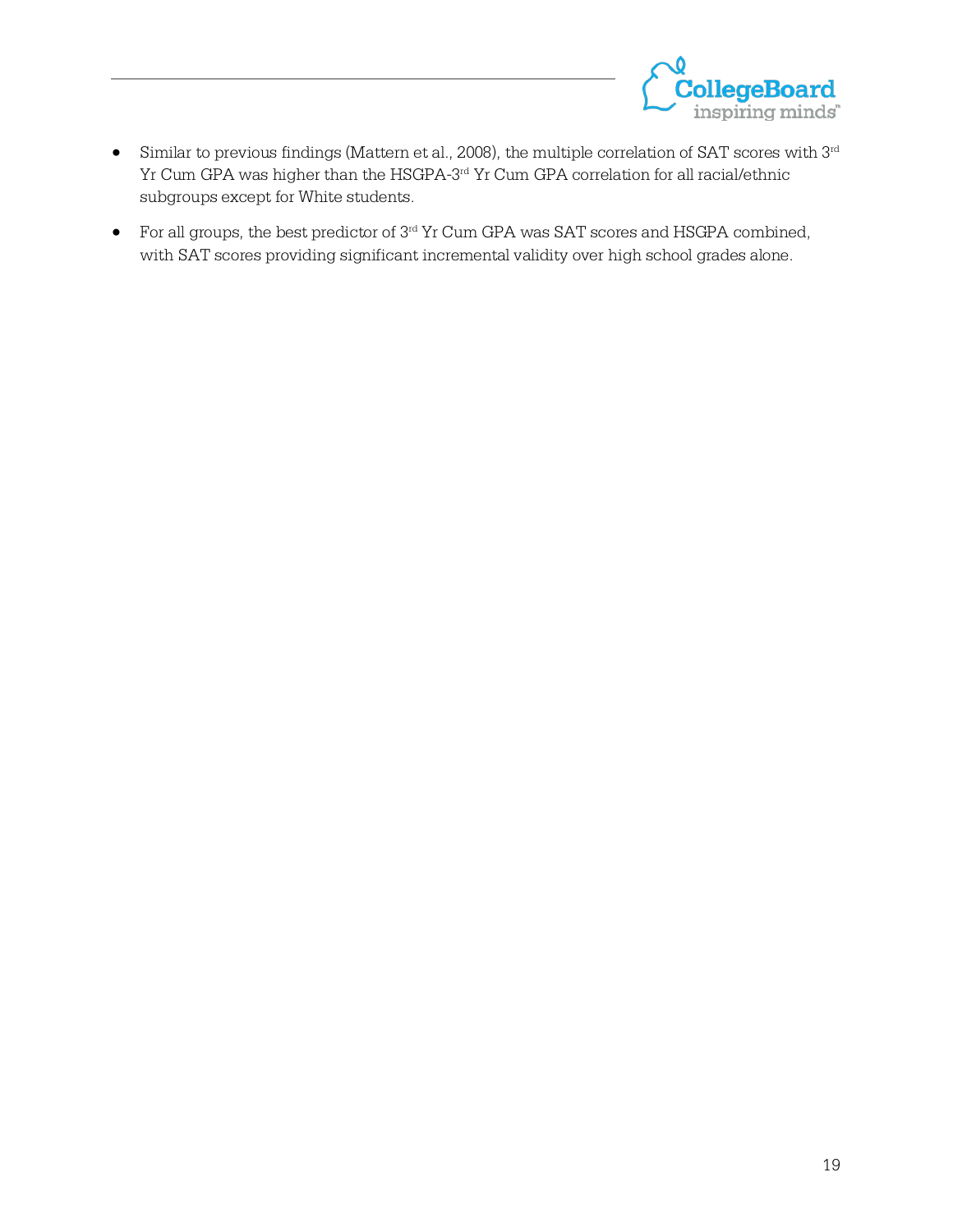

#### Table 10

*Corrected Correlation of SAT Scores and HSGPA with 3rd Yr GPA by Student Characteristics*

|                  | <b>Student</b>         |    |         |               |              |              |      |              | SAT*,        |
|------------------|------------------------|----|---------|---------------|--------------|--------------|------|--------------|--------------|
|                  | Characteristic         | k  | $\bf n$ | <b>SAT-CR</b> | <b>SAT-M</b> | <b>SAT-W</b> | SAT* | <b>HSGPA</b> | <b>HSGPA</b> |
| Gender           | Male                   | 58 | 28,551  | 0.38          | 0.37         | 0.41         | 0.42 | 0.44         | 0.49         |
|                  | Female                 | 60 | 35,185  | 0.44          | 0.44         | 0.46         | 0.49 | 0.45         | 0.54         |
| Race/            | African American       | 40 | 3,516   | 0.29          | 0.26         | 0.32         | 0.33 | 0.34         | 0.38         |
| <b>Ethnicity</b> | American Indian        | 4  | 70      | 0.31          | 0.32         | 0.40         | 0.41 | 0.23         | 0.41         |
|                  | Asian                  | 41 | 6,450   | 0.34          | 0.33         | 0.36         | 0.38 | 0.38         | 0.43         |
|                  | Hispanic               | 41 | 3,817   | 0.35          | 0.32         | 0.37         | 0.38 | 0.37         | 0.44         |
|                  | Other                  | 34 | 1,691   | 0.40          | 0.36         | 0.43         | 0.44 | 0.43         | 0.50         |
|                  | White                  | 60 | 44,431  | 0.38          | 0.35         | 0.42         | 0.43 | 0.47         | 0.52         |
|                  | Not Stated             | 51 | 2,864   | 0.36          | 0.32         | 0.41         | 0.41 | 0.42         | 0.48         |
| <b>Best</b>      | English Only           | 60 | 59,373  | 0.41          | 0.38         | 0.44         | 0.45 | 0.47         | 0.53         |
| Language         | English & Another      | 40 | 2,966   | 0.34          | 0.36         | 0.37         | 0.40 | 0.34         | 0.43         |
|                  | Another Language       | 12 | 402     | 0.15          | 0.17         | 0.20         | 0.21 | 0.25         | 0.27         |
|                  | Not Stated             | 15 | 350     | 0.26          | 0.23         | 0.28         | 0.29 | 0.39         | 0.40         |
| Parental         | $<$ \$30,000           | 51 | 4,270   | 0.36          | 0.36         | 0.38         | 0.40 | 0.37         | 0.44         |
| Income           | \$30,000-50,000        | 56 | 5,615   | 0.36          | 0.34         | 0.40         | 0.41 | 0.42         | 0.47         |
|                  | \$50,000-70,000        | 57 | 6,697   | 0.38          | 0.36         | 0.42         | 0.43 | 0.47         | 0.52         |
|                  | \$70,000-100,000       | 58 | 10,793  | 0.38          | 0.34         | 0.41         | 0.42 | 0.46         | 0.51         |
|                  | > \$100,000            | 58 | 15,310  | 0.40          | 0.36         | 0.43         | 0.44 | 0.49         | 0.54         |
|                  | Not Stated             | 60 | 20,826  | 0.40          | 0.38         | 0.43         | 0.45 | 0.46         | 0.52         |
| Highest          | No HS Diploma          | 20 | 793     | 0.35          | 0.37         | 0.36         | 0.40 | 0.38         | 0.45         |
| Parental         | HS Diploma             | 58 | 11,566  | 0.35          | 0.33         | 0.38         | 0.39 | 0.40         | 0.46         |
| Ed. Level        | Associate Degree       | 45 | 3,676   | 0.36          | 0.33         | 0.40         | 0.41 | 0.44         | 0.49         |
|                  | <b>Bachelor Degree</b> | 60 | 21,319  | 0.39          | 0.37         | 0.43         | 0.44 | 0.47         | 0.53         |
|                  | Graduate Degree        | 60 | 22,895  | 0.40          | 0.38         | 0.44         | 0.45 | 0.48         | 0.53         |
|                  | Not Stated             | 48 | 3,024   | 0.39          | 0.36         | 0.42         | 0.43 | 0.40         | 0.48         |
| Total            |                        | 60 | 63,736  | 0.40          | 0.38         | 0.43         | 0.45 | 0.46         | 0.52         |

*Note*.  $k =$  number of institutions,  $n =$  subgroup sample size. The correlations were corrected for restriction of range within institutions and pooled across institution subgroups of at least 15. SAT refers to the inclusion of all three sections in the relevant multiple correlation. For raw correlations, see Appendix E.

- $\bullet$  Similar to previous findings and the  $3^{rd}$  Yr Cum GPA results above, both HSGPA and SAT scores were more predictive of 3rd Yr GPA for females than males, for White students as compared to the other racial/ethnic subgroups, for students whose best language was English as compared to the other best language subgroups, and for students from higher SES families (as measured by parental income and highest parental education level).
- As with 3rd Yr Cum GPA, the best predictor of 3rd Yr GPA was SAT scores and HSGPA combined.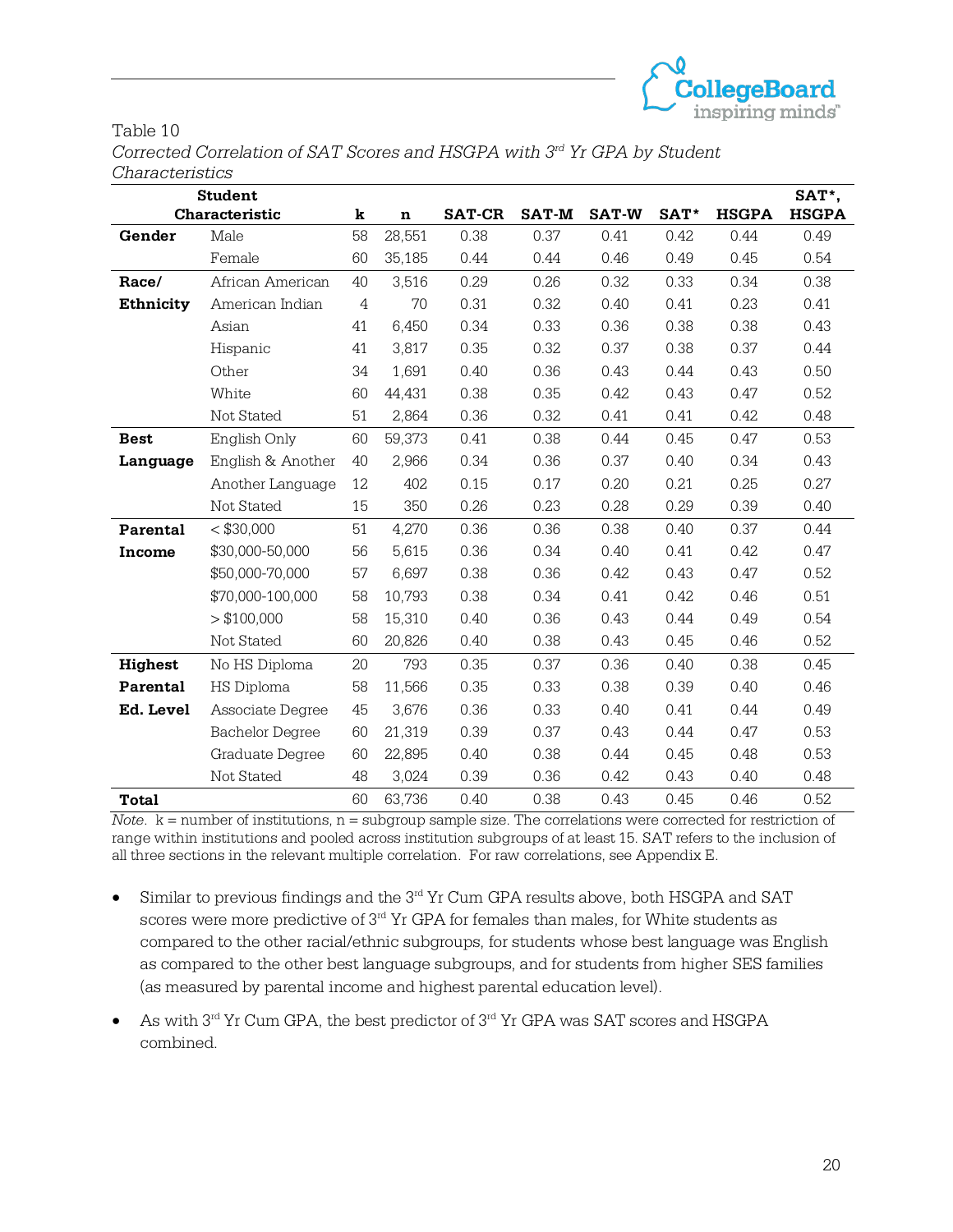

| anle |  |  |
|------|--|--|
|------|--|--|

*Average Over- (-) and Under-prediction (+) of 3rd Yr Cum GPA for SAT Scores and HSGPA*

|                  | <b>Student</b>         |    |             |               |              |              |         |              | SAT*,        |
|------------------|------------------------|----|-------------|---------------|--------------|--------------|---------|--------------|--------------|
|                  | Characteristic         | k  | $\mathbf n$ | <b>SAT-CR</b> | <b>SAT-M</b> | <b>SAT-W</b> | SAT*    | <b>HSGPA</b> | <b>HSGPA</b> |
| Gender           | Male                   | 58 | 28,551      | $-0.09$       | $-0.12$      | $-0.08$      | $-0.09$ | $-0.06$      | $-0.07$      |
|                  | Female                 | 60 | 35,185      | 0.08          | 0.10         | 0.06         | 0.08    | 0.05         | 0.06         |
| Race/            | African American       | 56 | 3,648       | $-0.22$       | $-0.20$      | $-0.20$      | $-0.17$ | $-0.25$      | $-0.15$      |
| <b>Ethnicity</b> | American Indian        | 52 | 295         | $-0.13$       | $-0.13$      | $-0.11$      | $-0.11$ | $-0.12$      | $-0.10$      |
|                  | Asian                  | 59 | 6,586       | 0.02          | $-0.04$      | 0.01         | 0.00    | 0.00         | 0.00         |
|                  | Hispanic               | 60 | 3,954       | $-0.11$       | $-0.10$      | $-0.09$      | $-0.07$ | $-0.17$      | $-0.08$      |
|                  | Other                  | 59 | 1,902       | $-0.01$       | $-0.01$      | $-0.02$      | $-0.01$ | $-0.01$      | 0.00         |
|                  | White                  | 60 | 44,431      | 0.03          | 0.03         | 0.02         | 0.02    | 0.03         | 0.02         |
|                  | Not Stated             | 60 | 2,920       | 0.00          | 0.03         | 0.01         | 0.00    | 0.04         | 0.01         |
| <b>Best</b>      | English Only           | 60 | 59,373      | 0.00          | 0.00         | 0.00         | 0.00    | 0.01         | 0.00         |
| Language         | English & Another      | 60 | 3,118       | $-0.03$       | $-0.07$      | $-0.04$      | $-0.03$ | $-0.09$      | $-0.03$      |
|                  | Another Language       | 54 | 627         | 0.20          | $-0.02$      | 0.18         | 0.17    | 0.00         | 0.15         |
|                  | Not Stated             | 59 | 618         | $-0.02$       | $-0.02$      | $-0.01$      | $-0.01$ | $-0.03$      | $-0.01$      |
| Parental         | $<$ \$30,000           | 60 | 4,371       | $-0.07$       | $-0.08$      | $-0.05$      | $-0.04$ | $-0.14$      | $-0.06$      |
| Income           | \$30,000-50,000        | 60 | 5,658       | $-0.03$       | $-0.03$      | $-0.02$      | $-0.02$ | $-0.07$      | $-0.03$      |
|                  | \$50,000-70,000        | 60 | 6,734       | $-0.01$       | $-0.01$      | $-0.01$      | $-0.01$ | $-0.04$      | $-0.03$      |
|                  | \$70,000-100,000       | 60 | 10,817      | 0.01          | 0.02         | 0.01         | 0.01    | 0.01         | 0.00         |
|                  | > \$100,000            | 60 | 15,330      | 0.01          | 0.01         | 0.00         | 0.00    | 0.04         | 0.02         |
|                  | Not Stated             | 60 | 20,826      | 0.01          | 0.01         | 0.01         | 0.01    | 0.03         | 0.02         |
| Highest          | No HS Diploma          | 56 | 1,010       | $-0.05$       | $-0.10$      | $-0.04$      | $-0.02$ | $-0.16$      | $-0.03$      |
| Parental         | <b>HS Diploma</b>      | 60 | 11,591      | $-0.05$       | $-0.06$      | $-0.04$      | $-0.03$ | $-0.10$      | $-0.05$      |
| Ed. Level        | Associate Degree       | 60 | 3,805       | $-0.02$       | $-0.03$      | $-0.02$      | $-0.01$ | $-0.06$      | $-0.03$      |
|                  | <b>Bachelor Degree</b> | 60 | 21,319      | 0.01          | 0.01         | 0.01         | 0.01    | 0.01         | 0.01         |
|                  | Graduate Degree        | 60 | 22,895      | 0.02          | 0.03         | 0.02         | 0.01    | 0.05         | 0.02         |
|                  | Not Stated             | 60 | 3,116       | 0.02          | 0.00         | 0.02         | 0.01    | 0.01         | 0.02         |
| Total            |                        | 60 | 63,736      | 0.00          | 0.00         | 0.00         | 0.00    | 0.00         | 0.00         |

 $Note.$   $k =$  number of institutions,  $n =$  subgroup sample size. Negative values indicate over-prediction; positive values indicate under-prediction. 3<sup>rd</sup> Yr Cum GPA prediction equations were estimated for each institution separately. Individual residuals were computed by subtracting predicted raw 3rd Yr Cum GPA from actual raw 3rd Yr Cum GPA. SAT refers to all three sections being entered as separate predictors.

- Similar to previous differential prediction findings, SAT scores, and to a lesser extent HSGPA, over-predicted 3<sup>rd</sup> Yr Cum GPA for males and under-predicted it for females.
- SAT scores, and to a greater extent HSGPA, over-predicted 3rd Yr Cum GPA for African American, American Indian, and Hispanic students.
- Relative to HSGPA, the SAT resulted in less prediction error for students who best language was English and another language but more prediction error for students whose best language is another language.
- SAT scores, and to a greater extent HSGPA, over-predicted  $3<sup>rd</sup>$  Yr Cum GPA for students from lower SES families (i.e., parental income ≤ \$50,000; parental education ≤ Associate Degree).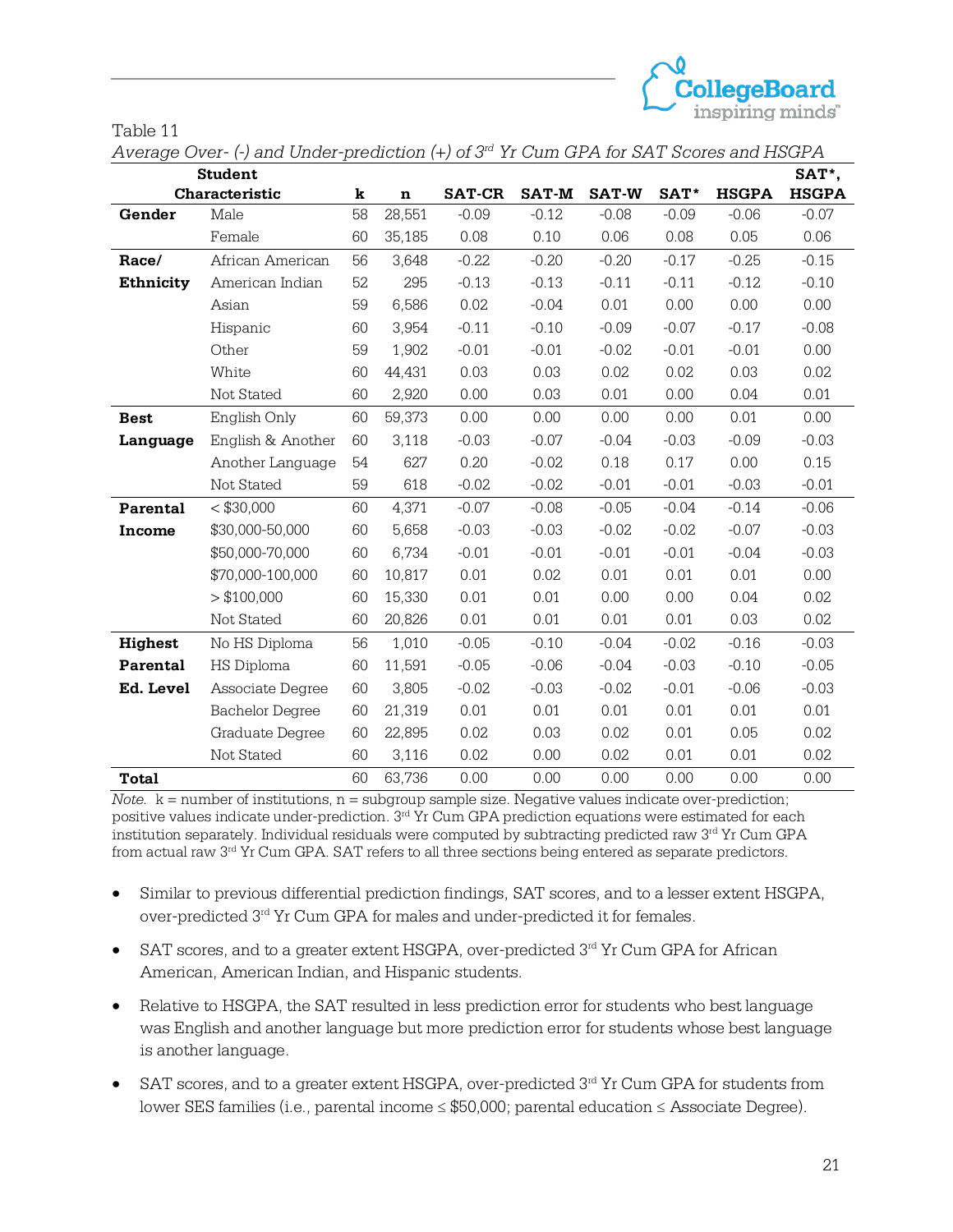

| 'able |  |
|-------|--|
|-------|--|

*Average Over- (-) and Under-prediction (+) of 3rd Yr GPA for SAT Scores and HSGPA*

|                  | <b>Student</b>         |    |         |               |              |              |         |              | SAT*,        |
|------------------|------------------------|----|---------|---------------|--------------|--------------|---------|--------------|--------------|
|                  | Characteristic         | k  | $\bf n$ | <b>SAT-CR</b> | <b>SAT-M</b> | <b>SAT-W</b> | SAT*    | <b>HSGPA</b> | <b>HSGPA</b> |
| Gender           | Male                   | 58 | 28,551  | $-0.11$       | $-0.14$      | $-0.10$      | $-0.11$ | $-0.08$      | $-0.08$      |
|                  | Female                 | 60 | 35,185  | 0.09          | 0.11         | 0.08         | 0.09    | 0.07         | 0.07         |
| Race/            | African American       | 56 | 3,648   | $-0.25$       | $-0.25$      | $-0.23$      | $-0.21$ | $-0.27$      | $-0.19$      |
| <b>Ethnicity</b> | American Indian        |    | 295     | $-0.16$       | $-0.17$      | $-0.15$      | $-0.15$ | $-0.16$      | $-0.14$      |
|                  | Asian                  | 59 | 6,586   | 0.01          | $-0.04$      | 0.01         | 0.00    | 0.00         | 0.00         |
|                  | Hispanic               | 60 | 3,954   | $-0.13$       | $-0.13$      | $-0.12$      | $-0.10$ | $-0.18$      | $-0.11$      |
|                  | Other                  | 59 | 1,902   | $-0.01$       | $-0.01$      | $-0.01$      | $-0.01$ | $-0.01$      | 0.00         |
|                  | White                  | 60 | 44,431  | 0.03          | 0.04         | 0.03         | 0.03    | 0.04         | 0.03         |
|                  | Not Stated             | 60 | 2,920   | $-0.01$       | 0.02         | $-0.01$      | $-0.01$ | 0.02         | 0.00         |
| <b>Best</b>      | English Only           | 60 | 59,373  | 0.00          | 0.01         | 0.00         | 0.00    | 0.01         | 0.00         |
| Language         | English & Another      | 60 | 3,118   | $-0.05$       | $-0.09$      | $-0.05$      | $-0.05$ | $-0.10$      | $-0.05$      |
|                  | Another Language       | 54 | 627     | 0.13          | $-0.06$      | 0.13         | 0.12    | $-0.04$      | 0.10         |
|                  | Not Stated             | 59 | 618     | $-0.02$       | $-0.03$      | $-0.02$      | $-0.01$ | $-0.03$      | $-0.01$      |
| Parental         | $<$ \$30,000           | 60 | 4,371   | $-0.09$       | $-0.11$      | $-0.07$      | $-0.06$ | $-0.16$      | $-0.08$      |
| Income           | \$30,000-50,000        | 60 | 5,658   | $-0.05$       | $-0.05$      | $-0.04$      | $-0.03$ | $-0.08$      | $-0.05$      |
|                  | \$50,000-70,000        | 60 | 6,734   | $-0.02$       | $-0.02$      | $-0.01$      | $-0.01$ | $-0.04$      | $-0.03$      |
|                  | \$70,000-100,000       | 60 | 10,817  | 0.01          | 0.02         | 0.01         | 0.01    | 0.01         | 0.00         |
|                  | > \$100,000            | 60 | 15,330  | 0.02          | 0.02         | 0.01         | 0.01    | 0.05         | 0.03         |
|                  | Not Stated             | 60 | 20,826  | 0.02          | 0.02         | 0.01         | 0.01    | 0.03         | 0.02         |
| Highest          | No HS Diploma          | 56 | 1,010   | $-0.09$       | $-0.14$      | $-0.08$      | $-0.06$ | $-0.19$      | $-0.07$      |
| Parental         | <b>HS Diploma</b>      | 60 | 11,591  | $-0.06$       | $-0.07$      | $-0.05$      | $-0.04$ | $-0.10$      | $-0.06$      |
| Ed. Level        | Associate Degree       | 60 | 3,805   | $-0.03$       | $-0.04$      | $-0.03$      | $-0.03$ | $-0.07$      | $-0.05$      |
|                  | <b>Bachelor Degree</b> | 60 | 21,319  | 0.01          | 0.01         | 0.01         | 0.01    | 0.02         | 0.01         |
|                  | Graduate Degree        | 60 | 22,895  | 0.03          | 0.03         | 0.02         | 0.02    | 0.06         | 0.03         |
|                  | Not Stated             | 60 | 3,116   | 0.01          | 0.00         | 0.01         | 0.01    | 0.01         | 0.01         |
| <b>Total</b>     |                        | 60 | 63,736  | 0.00          | 0.00         | 0.00         | 0.00    | 0.00         | 0.00         |

*Note.*  $k =$  number of institutions,  $n =$  subgroup sample size. Negative values indicate over-prediction; positive values indicate under-prediction. 3<sup>rd</sup> Yr GPA prediction equations were estimated for each institution separately. Individual residuals were computed by subtracting predicted raw 3rd Yr GPA from actual raw 3rd Yr GPA. SAT refers to all three sections being entered as separate predictors.

- Similar to previous differential prediction findings, SAT scores, and to a lesser extent HSGPA, over-predicted  $3<sup>rd</sup>$  Yr GPA for males and under-predicted  $3<sup>rd</sup>$  Yr for females.
- SAT scores, and to a greater extent HSGPA, over-predicted  $3<sup>rd</sup>$  Yr GPA for African American, American Indian, and Hispanic students.
- Relative to HSGPA, the SAT resulted in less prediction error for students who best language was English and another language but more prediction error for students whose best language is another language.
- SAT scores, and to a greater extent HSGPA, over-predicted  $3<sup>rd</sup>$  Yr GPA for students from lower SES families (i.e., parental income ≤ \$50,000; parental education ≤ Associate Degree).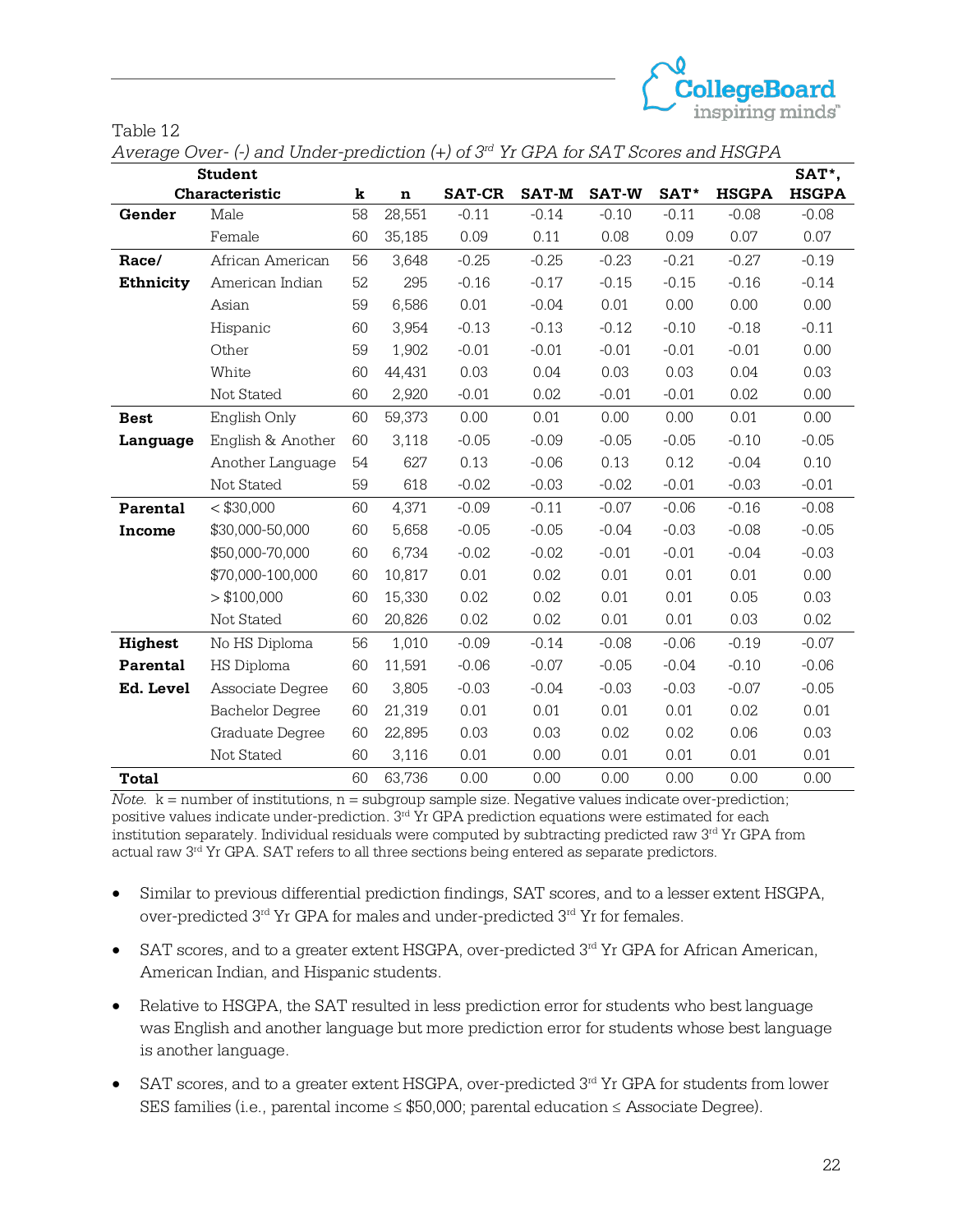

Appendix A *Institutions Providing Third-Year Outcomes Data for the 2006 Cohort*

|                                                | <b>Institution Name</b>                |                                        |
|------------------------------------------------|----------------------------------------|----------------------------------------|
| Albany College of Pharmacy and Health Sciences | Meredith College                       | University of Pittsburgh               |
| Austin College                                 | Ohio State University, Columbus        | University of Portland                 |
| Baldwin-Wallace College                        | Saint Anselm College                   | University of Rhode Island             |
| <b>Boston College</b>                          | Saint Michael's College                | University of Southem California       |
| <b>Boston University</b>                       | Salve Regina University                | University of Southem Indiana          |
| <b>Brandeis University</b>                     | Schreiner University                   | University of Texas, Austin            |
| Chapman University                             | Seattle University                     | University of the Pacific              |
| Claremont McKenna College                      | Smith College                          | Valdosta State University              |
| Clemson University                             | Syracuse University                    | Vanderbilt University                  |
| Coastal Carolina University                    | Temple University                      | Washington State University, Pullman   |
| Drew University                                | Texas A&M University, Commerce         | Washington State University, Vancouver |
| Eastern Connecticut State University           | Texas State University, San Marcos     | Western Washington University          |
| Fordham University                             | Tufts University                       | Wheaton College                        |
| Georgia Institute of Technology                | University of Cincinnati               | Wilkes University                      |
| Iona College                                   | University of Denver                   | Williams College                       |
| Kenyon College                                 | University of Georgia                  | Anonymous A                            |
| Kutztown University of Pennsylvania            | University of Massachusetts, Dartmouth | Anonymous B                            |
| Lafayette College                              | University of New Haven                | Anonymous C                            |
| Lasell College                                 | University of North Texas              | Anonymous D                            |
| Lycoming College                               | University of Oregon                   | Anonymous E                            |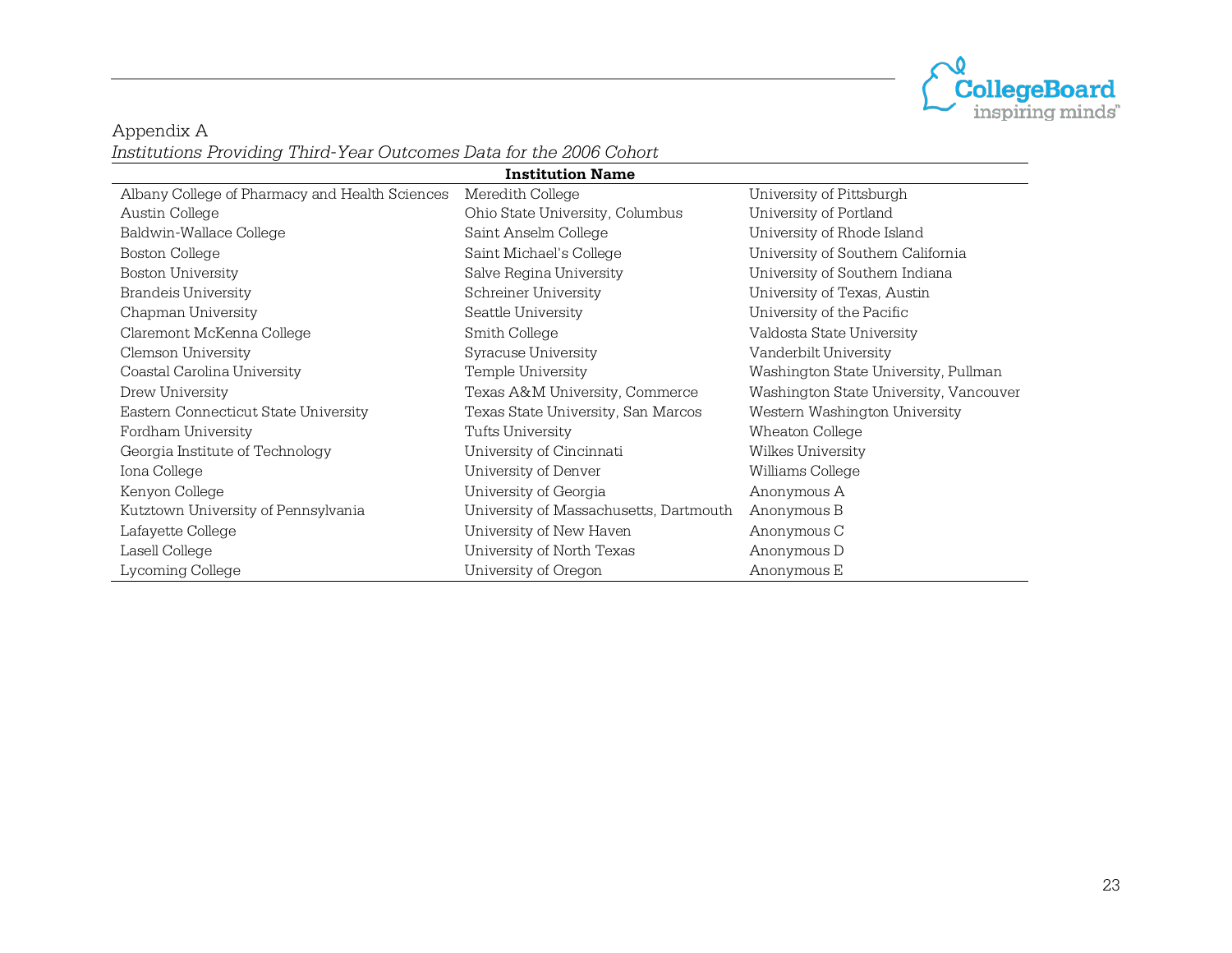

| <b>Institutional Characteristic</b> |            | k  | n      | <b>SAT-CR</b> | <b>SAT-M</b> | <b>SAT-W</b> | SAT <sup>*</sup> | <b>HSGPA</b> | SAT*, HSGPA |
|-------------------------------------|------------|----|--------|---------------|--------------|--------------|------------------|--------------|-------------|
| Control                             | Private    | 36 | 23.733 | 0.35          | 0.28         | 0.39         | 0.41             | 0.39         | 0.50        |
|                                     | Public     | 24 | 40,003 | 0.31          | 0.27         | 0.35         | 0.37             | 0.37         | 0.47        |
| Admittance                          | Under 50%  | 12 | 10,880 | 0.36          | 0.27         | 0.40         | 0.42             | 0.36         | 0.49        |
| Rate                                | 50 to 75%  | 33 | 42,282 | 0.30          | 0.26         | 0.34         | 0.37             | 0.35         | 0.46        |
|                                     | Over 75%   | 15 | 10,574 | 0.36          | 0.32         | 0.40         | 0.43             | 0.48         | 0.55        |
| Undergraduate                       | Small      | 11 | 2,653  | 0.36          | 0.35         | 0.40         | 0.45             | 0.44         | 0.55        |
| <b>Enrollment</b>                   | Medium     | 24 | 12,383 | 0.34          | 0.27         | 0.38         | 0.40             | 0.40         | 0.50        |
|                                     | Large      | 14 | 20.790 | 0.31          | 0.26         | 0.35         | 0.37             | 0.39         | 0.48        |
|                                     | Very large | 11 | 27.910 | 0.32          | 0.27         | 0.36         | 0.38             | 0.35         | 0.46        |
| Total                               |            | 60 | 63.736 | 0.32          | 0.27         | 0.36         | 0.39             | 0.38         | 0.48        |

Appendix B *Raw Correlations of SAT and HSGPA with 3rd Yr Cum GPA by Institutional Characteristics*

*Note*.  $k =$  number of institutions, n = subgroup sample size. The correlations were computed within institutions and pooled across institution subgroups of at least 15. Institution sizes are categorized by the number of undergraduates as follows: small = 750 to 1,999; medium = 2,000 to 7,499; large = 7,500 to 14,999; and very large = 15,000 or more. SAT refers to the inclusion of all three sections in the relevant multiple correlation.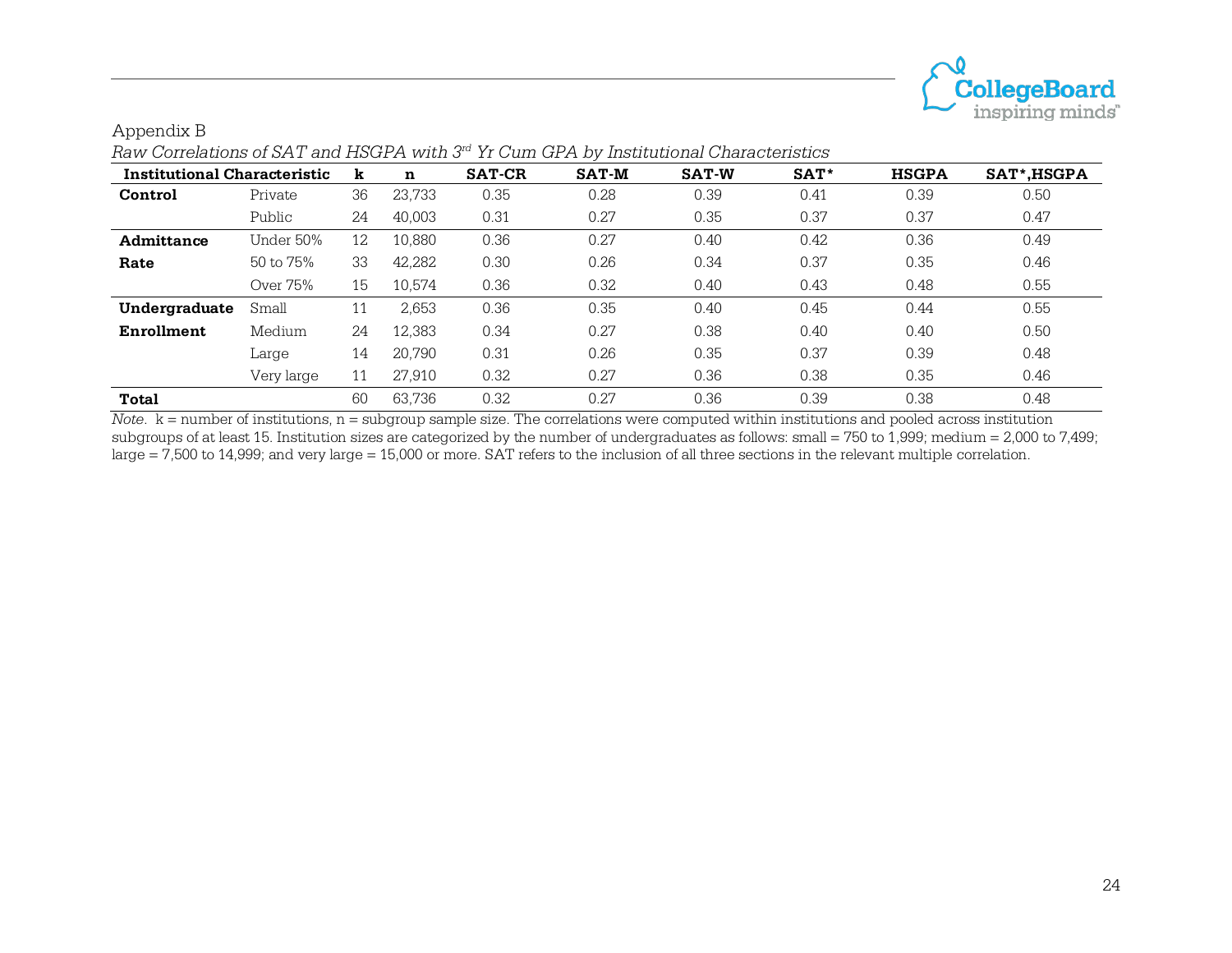

|                  | <b>Student Characteristic</b> | k  | $\mathbf n$ | <b>SAT-CR</b> | <b>SAT-M</b> | <b>SAT-W</b> | SAT* | <b>HSGPA</b> | SAT*, HSGPA |
|------------------|-------------------------------|----|-------------|---------------|--------------|--------------|------|--------------|-------------|
| Gender           | Male                          | 58 | 28,551      | 0.29          | 0.28         | 0.33         | 0.36 | 0.36         | 0.45        |
|                  | Female                        | 60 | 35,185      | 0.37          | 0.36         | 0.39         | 0.44 | 0.36         | 0.50        |
| Race/            | African American              | 40 | 3,516       | 0.24          | 0.20         | 0.29         | 0.30 | 0.31         | 0.40        |
| <b>Ethnicity</b> | American Indian               | 4  | 70          | 0.28          | 0.23         | 0.41         | 0.42 | 0.33         | 0.46        |
|                  | Asian                         | 41 | 6,450       | 0.25          | 0.25         | 0.29         | 0.32 | 0.28         | 0.38        |
|                  | Hispanic                      | 41 | 3,817       | 0.28          | 0.23         | 0.32         | 0.33 | 0.28         | 0.40        |
|                  | Other                         | 34 | 1,691       | 0.32          | 0.25         | 0.34         | 0.37 | 0.33         | 0.45        |
|                  | White                         | 60 | 44,431      | 0.30          | 0.23         | 0.34         | 0.36 | 0.40         | 0.48        |
|                  | Not Stated                    | 51 | 2,864       | 0.32          | 0.23         | 0.39         | 0.40 | 0.36         | 0.48        |
| <b>Best</b>      | English Only                  | 60 | 59,373      | 0.33          | 0.27         | 0.37         | 0.39 | 0.38         | 0.49        |
| Language         | English & Another             | 40 | 2,966       | 0.28          | 0.29         | 0.33         | 0.36 | 0.24         | 0.40        |
|                  | Another Language              | 12 | 402         | 0.12          | 0.19         | 0.18         | 0.22 | 0.16         | 0.25        |
|                  | Not Stated                    | 15 | 350         | 0.32          | 0.33         | 0.41         | 0.42 | 0.39         | 0.49        |
| Parental         | $<$ \$30,000                  | 51 | 4,270       | 0.28          | 0.31         | 0.33         | 0.37 | 0.30         | 0.43        |
| Income           | \$30,000-50,000               | 56 | 5,615       | 0.32          | 0.28         | 0.37         | 0.39 | 0.37         | 0.47        |
|                  | \$50,000-70,000               | 57 | 6,697       | 0.30          | 0.26         | 0.35         | 0.37 | 0.38         | 0.47        |
|                  | \$70,000-100,000              | 58 | 10,793      | 0.31          | 0.25         | 0.35         | 0.37 | 0.38         | 0.47        |
|                  | > \$100,000                   | 58 | 15,310      | 0.30          | 0.22         | 0.33         | 0.36 | 0.41         | 0.49        |
|                  | Not Stated                    | 60 | 20,826      | 0.33          | 0.27         | 0.37         | 0.39 | 0.38         | 0.48        |
| Highest          | No HS Diploma                 | 20 | 793         | 0.19          | 0.29         | 0.24         | 0.31 | 0.30         | 0.39        |
| Parental         | HS Diploma                    | 58 | 11,566      | 0.29          | 0.26         | 0.33         | 0.35 | 0.35         | 0.44        |
| Ed. Level        | Associate Degree              | 45 | 3,676       | 0.32          | 0.26         | 0.36         | 0.38 | 0.40         | 0.48        |
|                  | <b>Bachelor Degree</b>        | 60 | 21,319      | 0.31          | 0.25         | 0.35         | 0.37 | 0.40         | 0.48        |
|                  | Graduate Degree               | 60 | 22,895      | 0.31          | 0.24         | 0.35         | 0.37 | 0.39         | 0.48        |
|                  | Not Stated                    | 48 | 3,024       | 0.35          | 0.29         | 0.39         | 0.41 | 0.32         | 0.47        |
| <b>Total</b>     |                               | 60 | 63,736      | 0.32          | 0.27         | 0.36         | 0.39 | 0.38         | 0.48        |

*Raw Correlation of SAT Scores and HSGPA with 3rd Yr Cum GPA by Student Characteristics*

Appendix C

*Note*. k = number of institutions, n = subgroup sample size. The correlations were computed within institutions and pooled across institution subgroups of at least 15.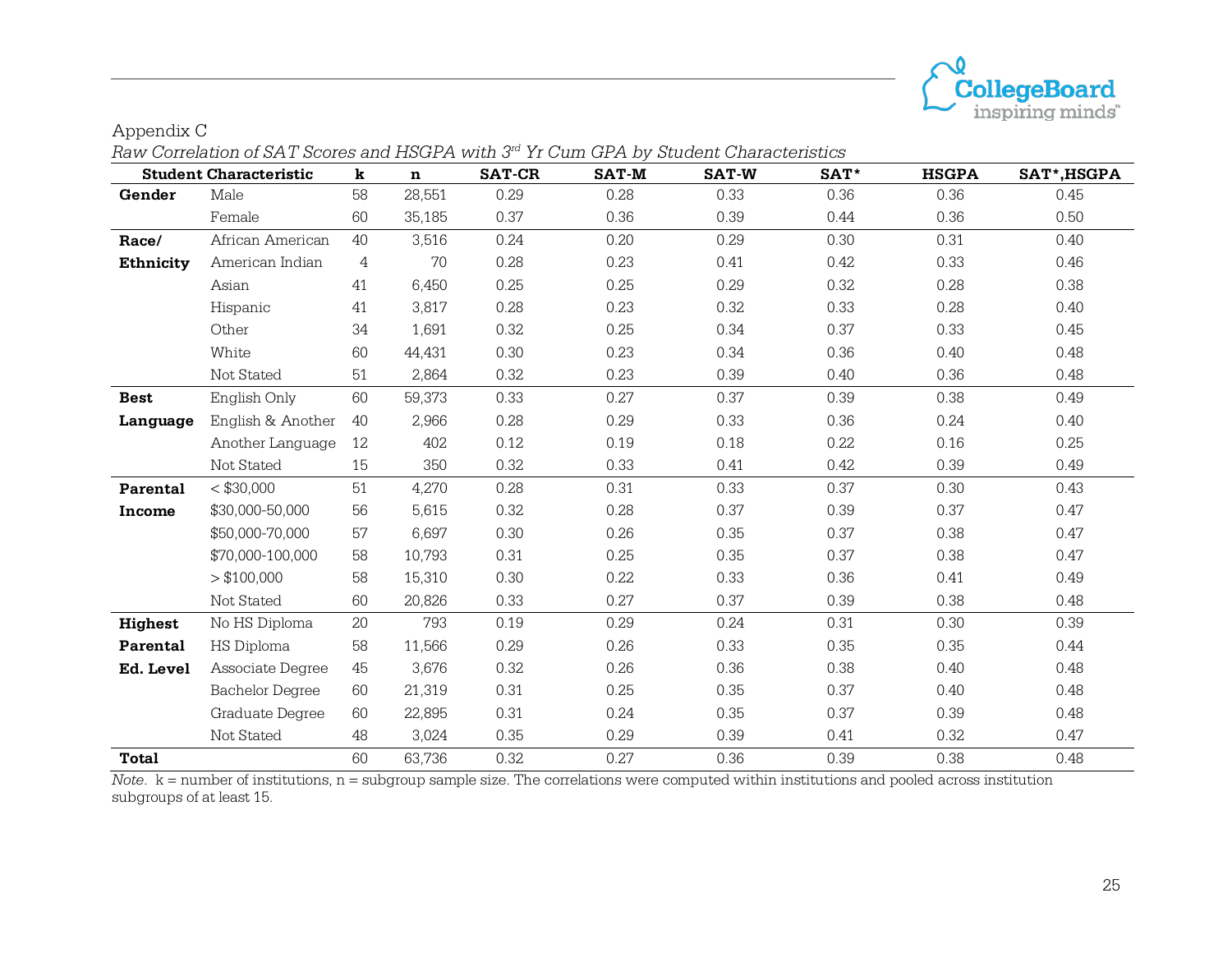

| <b>Institutional Characteristic</b> |            | k  | n      | <b>SAT-CR</b> | <b>SAT-M</b> | <b>SAT-W</b> | SAT* | <b>HSGPA</b> | SAT*, HSGPA |
|-------------------------------------|------------|----|--------|---------------|--------------|--------------|------|--------------|-------------|
| Control                             | Private    | 36 | 23,733 | 0.26          | 0.20         | 0.30         | 0.31 | 0.29         | 0.38        |
|                                     | Public     | 24 | 40,003 | 0.21          | 0.17         | 0.26         | 0.26 | 0.28         | 0.35        |
| Admittance                          | Under 50%  | 12 | 10.880 | 0.27          | 0.19         | 0.30         | 0.31 | 0.26         | 0.36        |
| Rate                                | 50 to 75%  | 33 | 42,282 | 0.21          | 0.17         | 0.25         | 0.26 | 0.27         | 0.34        |
|                                     | Over 75%   | 15 | 10.574 | 0.27          | 0.23         | 0.31         | 0.32 | 0.38         | 0.43        |
| Undergraduate                       | Small      | 11 | 2,653  | 0.28          | 0.28         | 0.31         | 0.35 | 0.35         | 0.43        |
| Enrollment                          | Medium     | 24 | 12,383 | 0.26          | 0.19         | 0.29         | 0.31 | 0.31         | 0.39        |
|                                     | Large      | 14 | 20,790 | 0.20          | 0.16         | 0.25         | 0.26 | 0.29         | 0.34        |
|                                     | Very large | 11 | 27,910 | 0.23          | 0.18         | 0.27         | 0.28 | 0.27         | 0.35        |
| <b>Total</b>                        |            | 60 | 63.736 | 0.23          | 0.18         | 0.27         | 0.28 | 0.29         | 0.36        |

Appendix D *Raw Correlations of SAT and HSGPA with 3rd Yr GPA by Institutional Characteristics*

*Note*.  $k =$  number of institutions, n = subgroup sample size. The correlations were computed within institutions and pooled across institution subgroups of at least 15. Institution sizes are categorized by the number of undergraduates as follows: small = 750 to 1,999; medium = 2,000 to 7,499; large = 7,500 to 14,999; and very large = 15,000 or more. SAT refers to the inclusion of all three sections in the relevant multiple correlation.